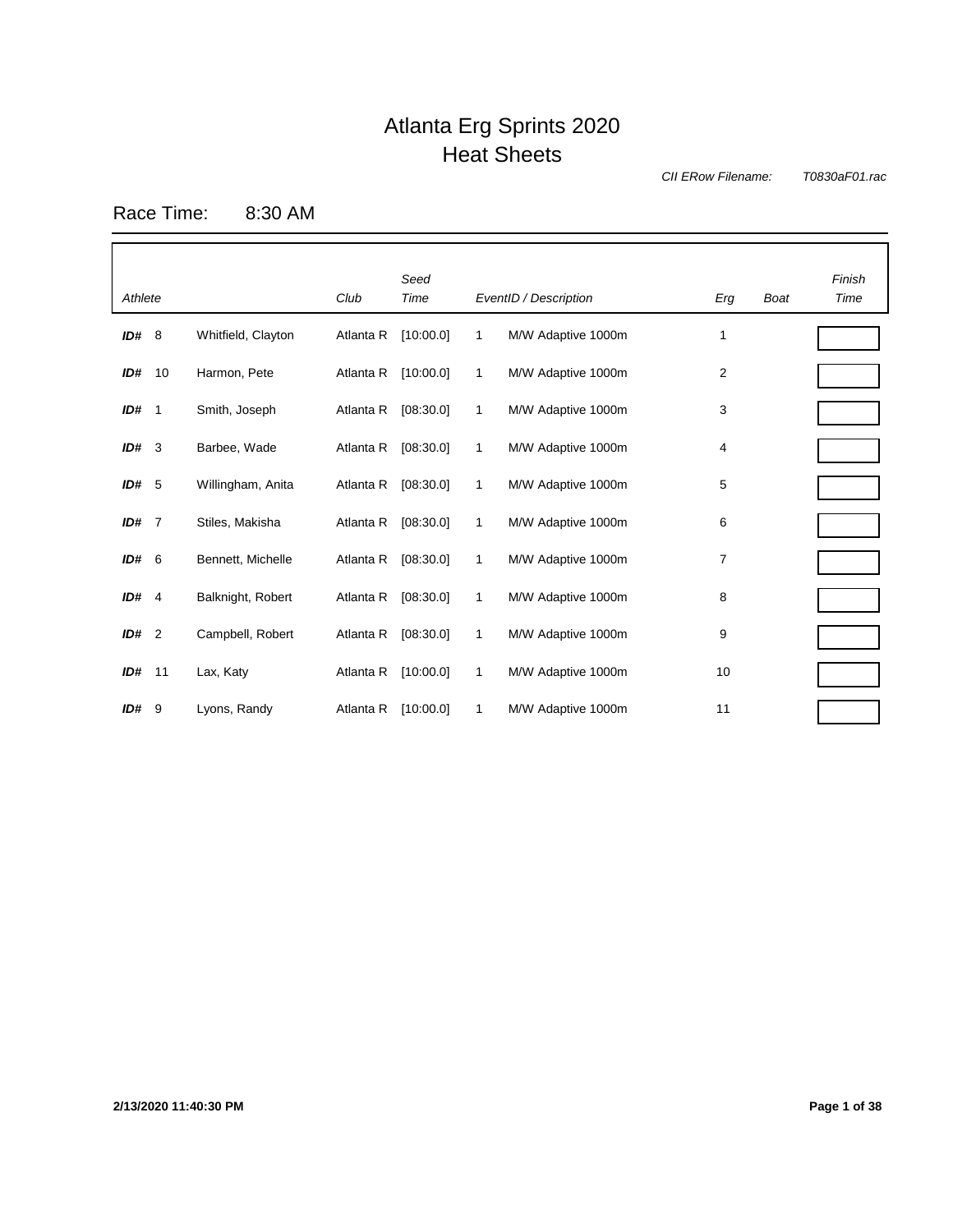*CII ERow Filename:*

*T0845aF01.rac*

Race Time: 8:45 AM

|         |    |                     |                       | Seed      |                |                        |     |      | Finish |
|---------|----|---------------------|-----------------------|-----------|----------------|------------------------|-----|------|--------|
| Athlete |    |                     | Club                  | Time      |                | EventID / Description  | Erg | Boat | Time   |
| ID#     | 32 | Curran, Julia       | Unaffiliate [12:00.0] |           | 2              | Wmn Master 30/40/50/60 | 1   |      |        |
| ID#     | 30 | Oakley, Deirdre     | FitWit                | [09:53.0] | 2              | Wmn Master 30/40/50/60 | 2   |      |        |
| ID#     | 28 | Smith, Precious     | Atlanta R             | [09:32.0] | 2              | Wmn Master 30/40/50/60 | 3   |      |        |
| ID#     | 26 | Doss, Dianne        | Atlanta R             | [09:08.0] | 2              | Wmn Master 30/40/50/60 | 4   |      |        |
| ID#     | 24 | Morgan, Missy       | Unaffiliate [08:56.0] |           | 2              | Wmn Master 30/40/50/60 | 5   |      |        |
| ID#     | 22 | Meuldijk, Robin     | Greenville [08:40.0]  |           | 2              | Wmn Master 30/40/50/60 | 6   |      |        |
| ID#     | 20 | Paras, Kelsey       | Unaffiliate [08:30.0] |           | 2              | Wmn Master 30/40/50/60 | 7   |      |        |
| ID#     | 18 | Hicks, Mary         | Opex Quit [08:29.0]   |           | 2              | Wmn Master 30/40/50/60 | 8   |      |        |
| ID#     | 16 | Ryder, Pearl        | FitWit                | [08:03.0] | 2              | Wmn Master 30/40/50/60 | 9   |      |        |
| ID#     | 14 | Craven, Jessica     | FitWit                | [07:47.0] | $\overline{2}$ | Wmn Master 30/40/50/60 | 10  |      |        |
| ID#     | 12 | Arrington, Brooke   | FitWit                | [06:10.0] | $\overline{2}$ | Wmn Master 30/40/50/60 | 11  |      |        |
| ID#     | 13 | Baker, Sarah        | Atlanta R             | [07:39.0] | 2              | Wmn Master 30/40/50/60 | 12  |      |        |
| ID#     | 15 | Landrith, Summer    | Charlesto             | [07:52.0] | 2              | Wmn Master 30/40/50/60 | 13  |      |        |
| ID#     | 17 | Neckel, Chelsea     | Peachtree [08:04.0]   |           | 2              | Wmn Master 30/40/50/60 | 14  |      |        |
| ID#     | 19 | Merry, Emma         | Greenville [08:30.0]  |           | 2              | Wmn Master 30/40/50/60 | 15  |      |        |
| ID#     | 21 | Santiago, Vicky     | Coastal R [08:36.0]   |           | $\overline{2}$ | Wmn Master 30/40/50/60 | 16  |      |        |
| ID#     | 23 | Rattray, Katie      | FitWit                | [08:45.0] | 2              | Wmn Master 30/40/50/60 | 17  |      |        |
| ID#     | 25 | McConnell, Jennifer | FitWit                | [09:00.0] | $\overline{2}$ | Wmn Master 30/40/50/60 | 18  |      |        |
| ID#     | 27 | Hood, Camille       | Greenville [09:20.0]  |           | $\overline{2}$ | Wmn Master 30/40/50/60 | 19  |      |        |
| ID#     | 29 | TRIVERS, KATRINA    | FitWit                | [09:52.0] | $\overline{2}$ | Wmn Master 30/40/50/60 | 20  |      |        |

**2/13/2020 11:40:31 PM Page 2 of 38**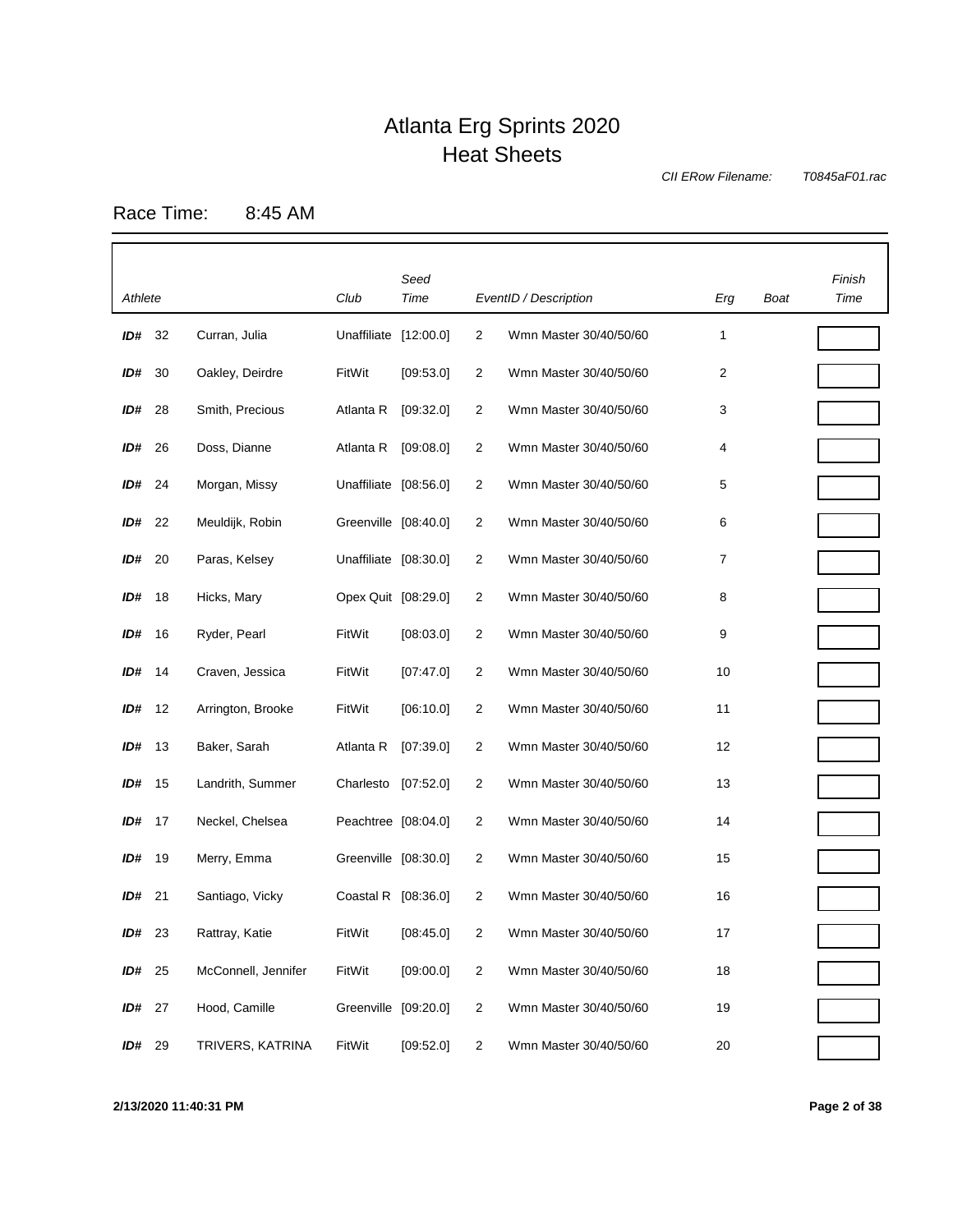*T0845aF01.rac CII ERow Filename:*

Race Time: 8:45 AM

| Athlete<br>Club |               | Seed<br>Time |           | EventID / Description | Erg                    | <b>Boat</b> | Finish<br>Time |  |
|-----------------|---------------|--------------|-----------|-----------------------|------------------------|-------------|----------------|--|
| ID#<br>-31      | Jendon, Kerry | FitWit       | [10:11.0] | 2                     | Wmn Master 30/40/50/60 | 21          |                |  |
| - 33<br>ID#     | Jones, Sherry | Atlanta R    | [20:00.0] | 2                     | Wmn Master 30/40/50/60 | 22          |                |  |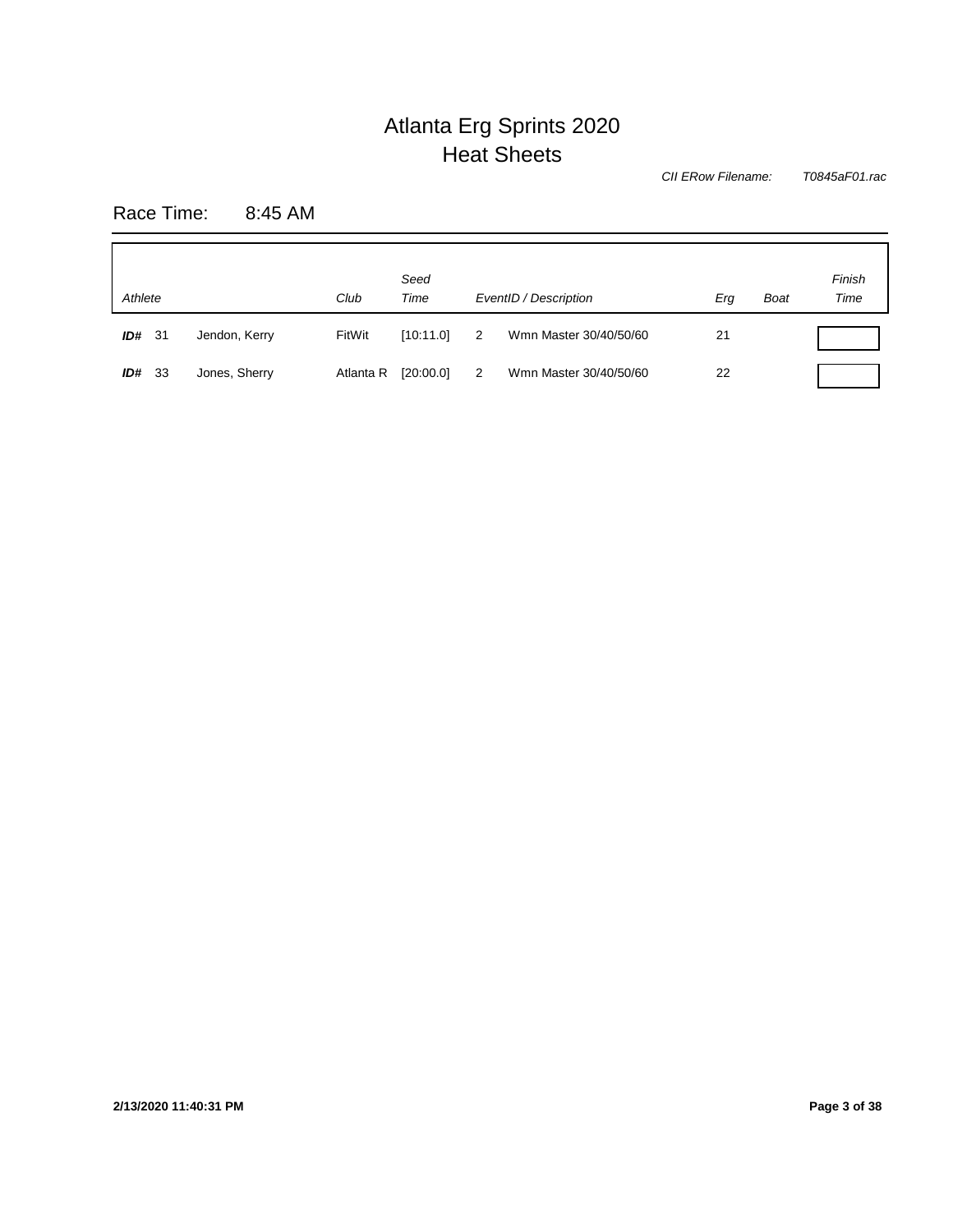*CII ERow Filename:*

*T0900aF01.rac*

Race Time: 9:00 AM

| Athlete  |      |                     | Club                  | Seed<br>Time |   | EventID / Description | Erg | <b>Boat</b> | Finish<br>Time |
|----------|------|---------------------|-----------------------|--------------|---|-----------------------|-----|-------------|----------------|
| ID# 48   |      | Burgwald, Ralph     | Atlanta R             | [08:29.0]    | 3 | Men 30/40             | 1   |             |                |
| ID#      | 46   | Dickson, Kevin      | Augusta               | [08:16.0]    | 3 | Men 30/40             | 2   |             |                |
| $ID#$ 45 |      | Wallace, Nathaniel  | Unaffiliate [07:30.0] |              | 3 | Men 30/40             | 3   |             |                |
| ID# 42   |      | Barnett, Ken        | GRC (Ge               | [07:18.0]    | 3 | Men 30/40             | 4   |             |                |
| ID#      | - 40 | Wolff, Mark         | Unaffiliate [07:11.0] |              | 3 | Men 30/40             | 5   |             |                |
| ID#      | 39   | Daniels, Brian      | FitWit                | [07:00.0]    | 3 | Men 30/40             | 6   |             |                |
| ID#      | 36   | Pollock, Garnett    | Unaffiliate [06:36.0] |              | 3 | Men 30/40             | 7   |             |                |
| $ID#$ 34 |      | Dye, Phillip        | Unaffiliate [02:04.0] |              | 3 | Men 30/40             | 8   |             |                |
| ID#      | 35   | Bittenbender, David | Unaffiliate [06:29.0] |              | 3 | Men 30/40             | 9   |             |                |
| ID#      | - 37 | Irvin, Chris        | Crossfit D [06:42.0]  |              | 3 | Men 30/40             | 10  |             |                |
| ID#      | 38   | Wentz, Glenn        | Greenville [07:00.0]  |              | 3 | Men 30/40             | 11  |             |                |
| $ID#$ 41 |      | Lewis, Garry        | Unaffiliate [07:15.0] |              | 3 | Men 30/40             | 12  |             |                |
| $ID#$ 43 |      | Brezicha, Andrew    | FitWit                | [07:23.0]    | 3 | Men 30/40             | 13  |             |                |
| ID# 44   |      | Merry, Joe          | Greenville [07:30.0]  |              | 3 | Men 30/40             | 14  |             |                |
| ID# 47   |      | Jendon, Terry       | FitWit                | [08:20.0]    | 3 | Men 30/40             | 15  |             |                |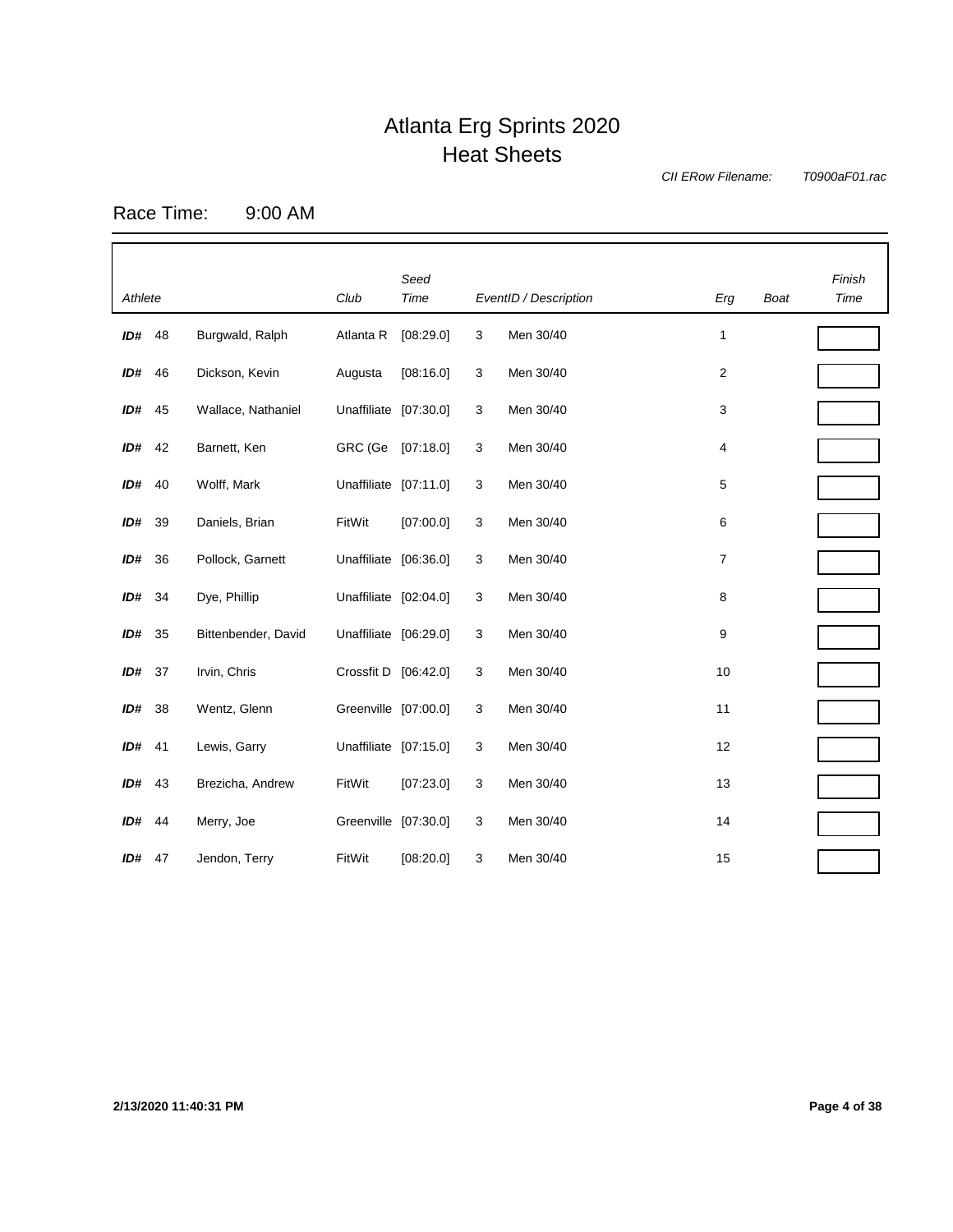*CII ERow Filename:*

*T0915aF01.rac*

Race Time: 9:15 AM

| Athlete       |      |                     | Club                  | Seed<br>Time |                | EventID / Description | Erg | Boat | Finish<br>Time |
|---------------|------|---------------------|-----------------------|--------------|----------------|-----------------------|-----|------|----------------|
| ID#           | 65   | Turner, Jack        | Greenville [08:55.0]  |              | 4              | Men 50/60+            | 1   |      |                |
| ID#           | 63   | Collier, Ed         | Greenville [08:00.0]  |              | 4              | Men 50/60+            | 2   |      |                |
| ID#           | 61   | Meuldijk, Ronald    | Greenville [07:55.0]  |              | 4              | Men 50/60+            | 3   |      |                |
| ID#           | 59   | Groenendyk, Harry   | Unaffiliate [07:40.0] |              | 4              | Men 50/60+            | 4   |      |                |
| ID#           | - 57 | Hakim, Dwight       | Atlanta R             | [07:23.0]    | 4              | Men 50/60+            | 5   |      |                |
| ID#           | 55   | LEITCH, JIM         | University [07:19.0]  |              | 4              | Men 50/60+            | 6   |      |                |
| ID#           | - 53 | Marsh, Steven       | University [07:10.0]  |              | 4              | Men 50/60+            | 7   |      |                |
| ID#           | 51   | Obermeier, John     | Greenville [07:00.0]  |              | 4              | Men 50/60+            | 8   |      |                |
| ID#           | 49   | Michaud, Tom        | Atlanta R             | [06:40.0]    | 4              | Men 50/60+            | 9   |      |                |
| ID#           | 50   | de Koekkoek, Trevor | Atlanta R             | [06:54.0]    | 4              | Men 50/60+            | 10  |      |                |
| ID# 52        |      | <b>GRATTAN, JIM</b> | Unaffiliate [07:06.0] |              | 4              | Men 50/60+            | 11  |      |                |
| ID# 54        |      | Cabrera, Armando    | Atlanta R             | [07:15.0]    | 4              | Men 50/60+            | 12  |      |                |
| ID#           | 56   | Keim, Jarrett       | Unaffiliate [07:20.0] |              | 4              | Men 50/60+            | 13  |      |                |
| ID#           | 58   | DeFrain, Matt       | CrossFit              | [07:30.0]    | 4              | Men 50/60+            | 14  |      |                |
| ID#           | 60   | Morris, John        | FitWit                | [07:48.0]    | 4              | Men 50/60+            | 15  |      |                |
| ID#           | 62   | Berry, Kevin        | Unaffiliate [07:56.0] |              | 4              | Men 50/60+            | 16  |      |                |
| <b>ID#</b> 64 |      | Smith, Myron        | Unaffiliate [08:50.0] |              | $\overline{4}$ | Men 50/60+            | 17  |      |                |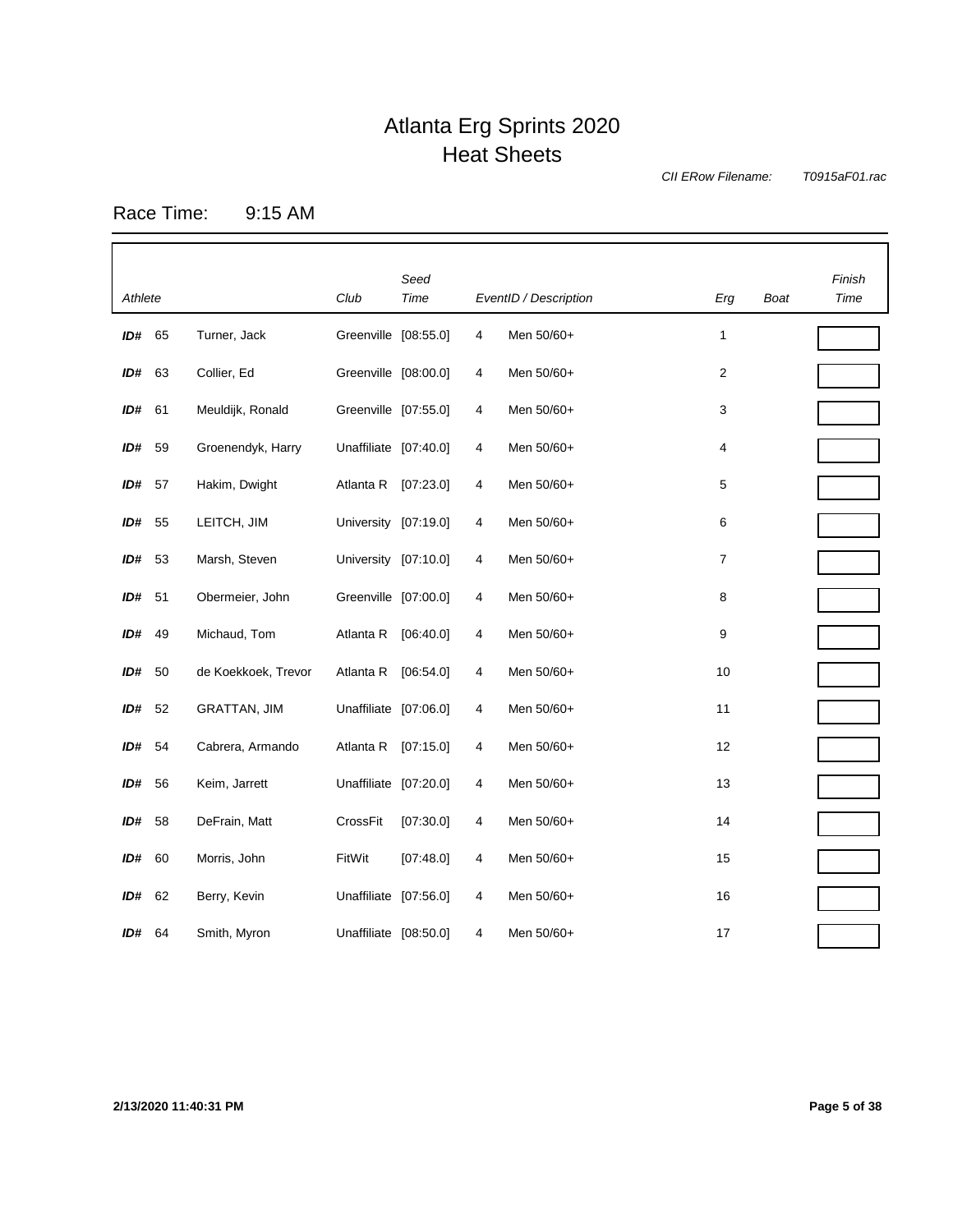*CII ERow Filename:*

*T0930aF01.rac*

Race Time: 9:30 AM

| Athlete  |      |                    | Club                  | Seed<br>Time |   | EventID / Description | Erg | <b>Boat</b> | Finish<br>Time |
|----------|------|--------------------|-----------------------|--------------|---|-----------------------|-----|-------------|----------------|
| $ID#$ 75 |      | Stopford, Carrick  | Peachtree [12:28.0]   |              | 5 | Jr M/W U13 1k         | 1   |             |                |
| ID#      | - 73 | Wallace, Laurel    | Unaffiliate [10:00.0] |              | 5 | Jr M/W U13 1k         | 2   |             |                |
| ID#      | 104  | Slattery, Harrison | Lake Lani [09:01.0]   |              | 5 | Jr M/W U13 1k         | 3   |             |                |
| ID#      | 70   | Grivno, Tori       | Peachtree [08:34.0]   |              | 5 | Jr M/W U13 1k         | 4   |             |                |
| ID#      | 68   | Wooten, Brody      | Lake Lani [04:38.0]   |              | 5 | Jr M/W U13 1k         | 5   |             |                |
| ID#      | 66   | Couch, Colton      | Lake Lani [04:28.0]   |              | 5 | Jr M/W U13 1k         | 6   |             |                |
| ID#      | 67   | Couch, Mattox      | Lake Lani [04:29.0]   |              | 5 | Jr M/W U13 1k         | 7   |             |                |
| ID#      | 69   | Ming, Madison      | Lake Lani [04:53.0]   |              | 5 | Jr M/W U13 1k         | 8   |             |                |
| ID#      | 71   | Tremblay, Trinity  | Peachtree [09:00.0]   |              | 5 | Jr M/W U13 1k         | 9   |             |                |
| ID#      | - 72 | Avidano, Graham    | Peachtree [09:31.0]   |              | 5 | Jr M/W U13 1k         | 10  |             |                |
| ID#      | -74  | Neckel, Gianna     | Peachtree [10:15.0]   |              | 5 | Jr M/W U13 1k         | 11  |             |                |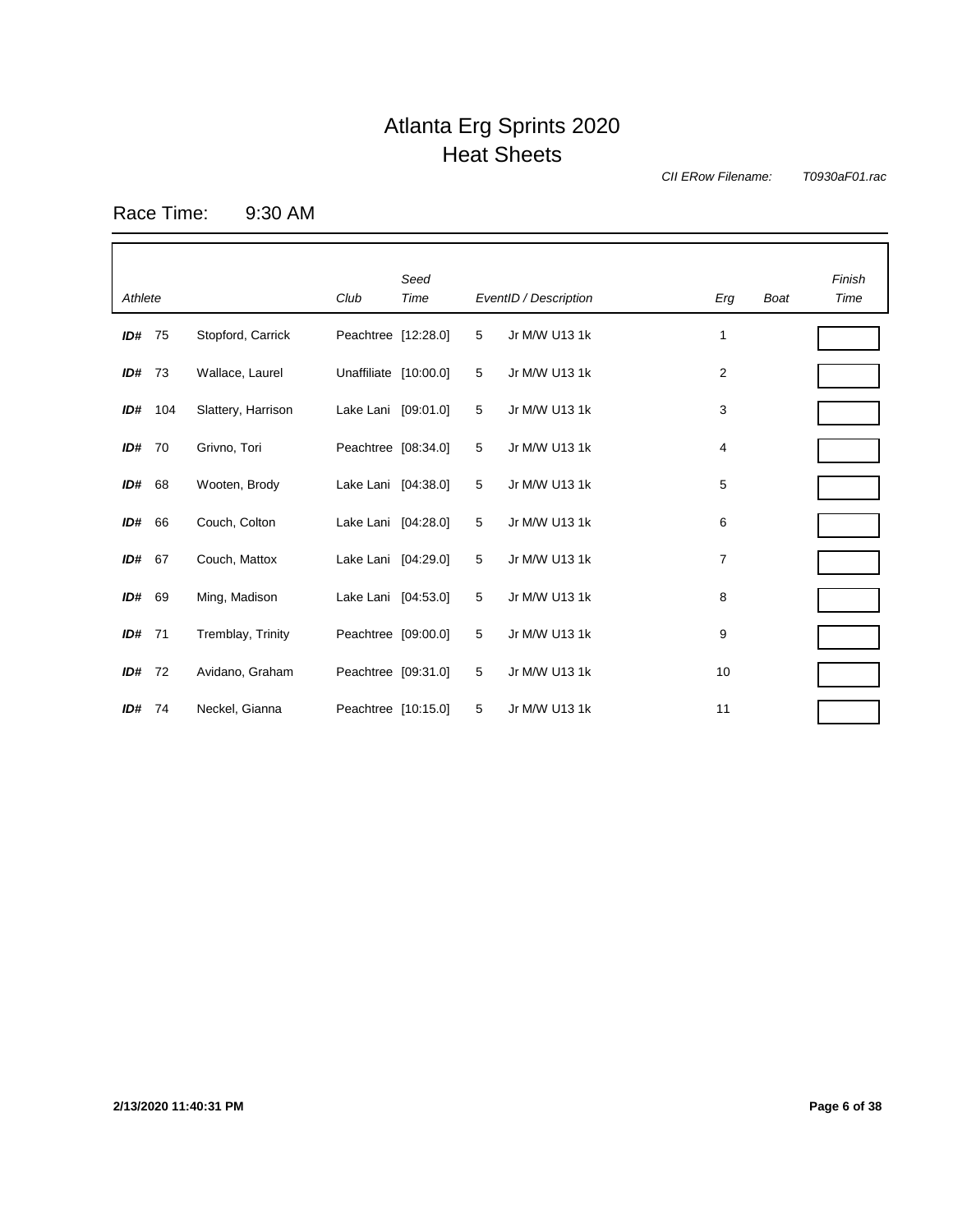*CII ERow Filename:*

*T0945aF01.rac*

Race Time: 9:45 AM

| Athlete       |      |                       | Club                 | Seed<br>Time |   | EventID / Description | Erg              | <b>Boat</b> | Finish<br>Time |
|---------------|------|-----------------------|----------------------|--------------|---|-----------------------|------------------|-------------|----------------|
| ID#           | 90   | Kattela, Ananya       | Atlanta Ju [09:35.0] |              | 6 | Jr Wmn U15            | 1                |             |                |
| ID#           | 88   | Caifano, Samantha     | St. Andre            | [09:20.0]    | 6 | Jr Wmn U15            | $\boldsymbol{2}$ |             |                |
| ID#           | 86   | Starnes, Ella Kathryn | Atlanta Ju [09:05.0] |              | 6 | Jr Wmn U15            | 3                |             |                |
| ID#           | 83   | Goldie, Jasmine       | Atlanta Ju [08:50.0] |              | 6 | Jr Wmn U15            | 4                |             |                |
| ID# 82        |      | Parker, Riley         | Peachtree [08:36.0]  |              | 6 | Jr Wmn U15            | 5                |             |                |
| ID# 80        |      | Gartland, Kenzie      | Atlanta Ju [08:25.0] |              | 6 | Jr Wmn U15            | 6                |             |                |
| ID#           | - 78 | Powichroski, Nicole   | St. Andre            | [08:24.0]    | 6 | Jr Wmn U15            | $\overline{7}$   |             |                |
| ID#           | - 76 | French, Ava           | St. Andre            | [07:54.0]    | 6 | Jr Wmn U15            | 8                |             |                |
| <b>ID#</b> 77 |      | Vickers, Anna-Claire  | Atlanta Ju [08:20.0] |              | 6 | Jr Wmn U15            | 9                |             |                |
| ID#           | 79   | Parker, Chandler      | Peachtree [08:24.0]  |              | 6 | Jr Wmn U15            | 10               |             |                |
| ID# 81        |      | Verbeek, Olivia       | Atlanta Ju [08:30.0] |              | 6 | Jr Wmn U15            | 11               |             |                |
| ID#           | - 84 | Veale, Hannah         | Atlanta Ju [08:50.0] |              | 6 | Jr Wmn U15            | 12               |             |                |
| ID#           | 85   | Curley, Mairin        | St. Andre            | [09:04.0]    | 6 | Jr Wmn U15            | 13               |             |                |
| ID#           | 87   | Naik, Dhanya          | Atlanta Ju [09:15.0] |              | 6 | Jr Wmn U15            | 14               |             |                |
| ID# 89        |      | Lie, Ava              | St. Andre            | [09:20.0]    | 6 | Jr Wmn U15            | 15               |             |                |
| $ID#$ 91      |      | Barrett, Hannah       | St. Andre            | [09:48.0]    | 6 | Jr Wmn U15            | 16               |             |                |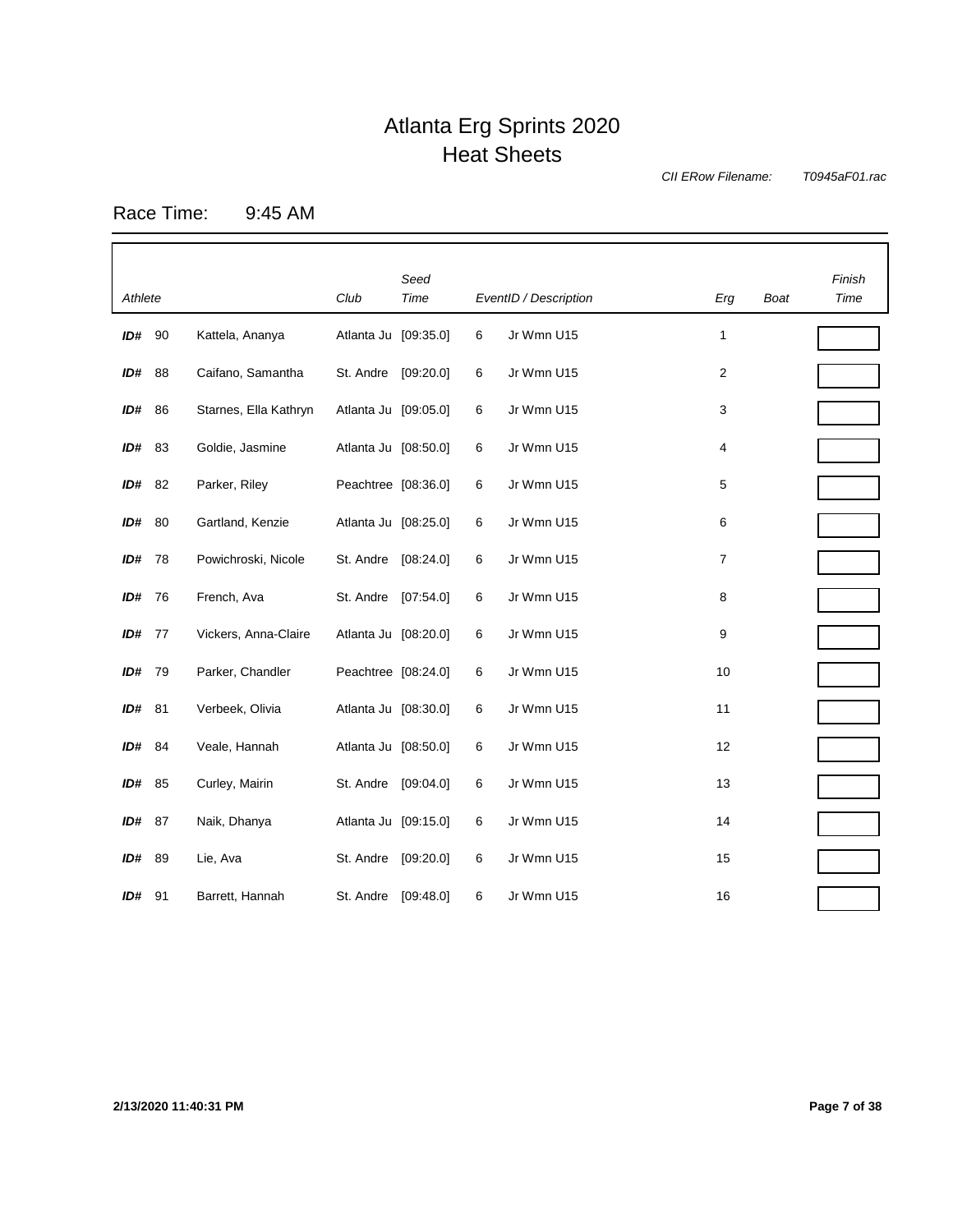*CII ERow Filename:*

*T1000aF01.rac*

Race Time: 10:00 AM

| Athlete  |      |                    | Club                  | Seed<br>Time |                | EventID / Description | Erg            | <b>Boat</b> | Finish<br>Time |
|----------|------|--------------------|-----------------------|--------------|----------------|-----------------------|----------------|-------------|----------------|
| ID#      | 102  | Brown, Dalton      | Atlanta Ju [08:46.0]  |              | 7              | Jr Men U15            | 1              |             |                |
| ID#      | 100  | Liu, Matthew       | St. Andre             | [08:20.0]    | $\overline{7}$ | Jr Men U15            | $\overline{c}$ |             |                |
| $ID#$ 98 |      | Clark, Cameron     | Atlanta Ju [07:52.0]  |              | $\overline{7}$ | Jr Men U15            | 3              |             |                |
| ID#      | 96   | Demirtas, Kaan     | Atlanta Ju [07:42.0]  |              | $\overline{7}$ | Jr Men U15            | 4              |             |                |
| ID#      | 94   | Link, Sam          | Atlanta Ju [07:35.0]  |              | 7              | Jr Men U15            | 5              |             |                |
| ID#      | 92   | Scalfi, Sandro     | Atlanta Ju [06:38.0]  |              | 7              | Jr Men U15            | 6              |             |                |
| ID#      | 93   | Lee, Zach          | Atlanta Ju [07:21.0]  |              | $\overline{7}$ | Jr Men U15            | $\overline{7}$ |             |                |
| ID#      | 95   | Croom, Keagan      | Atlanta Ju [07:40.0]  |              | 7              | Jr Men U15            | 8              |             |                |
| ID#      | 97   | Tai, Liam          | Atlanta Ju [07:46.0]  |              | 7              | Jr Men U15            | 9              |             |                |
| ID#      | - 99 | Lewis, Nathan      | Unaffiliate [08:05.0] |              | $\overline{7}$ | Jr Men U15            | 10             |             |                |
| ID#      | 101  | Slattery, Nicholas | Lake Lani [08:22.0]   |              | $\overline{7}$ | Jr Men U15            | 11             |             |                |
| ID#      | 103  | Mallik, Nathan     | Atlanta Ju [08:54.0]  |              | 7              | Jr Men U15            | 12             |             |                |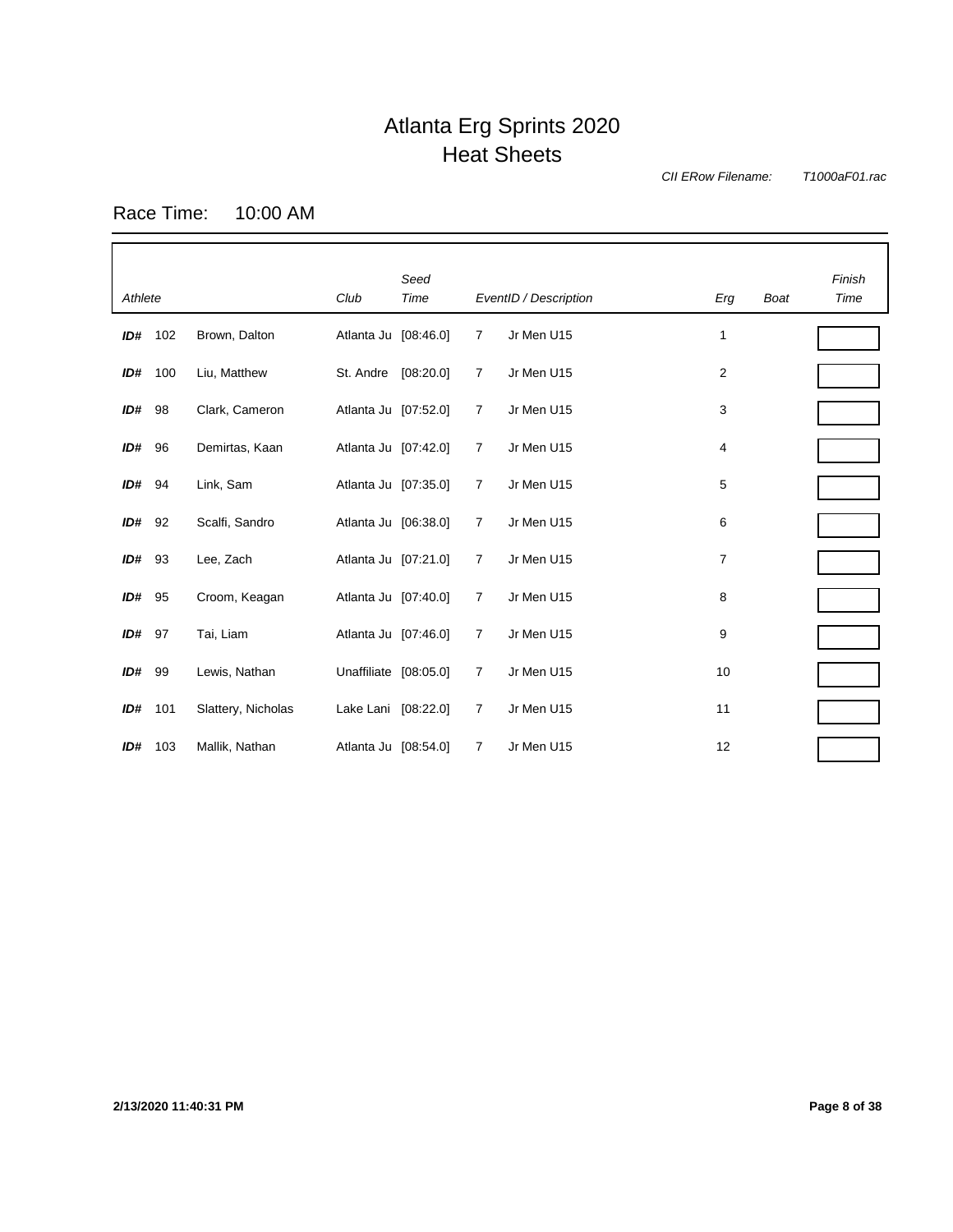*CII ERow Filename:*

*T1015aF01.rac*

Race Time: 10:15 AM

| Athlete |         |                       | Club                 | Seed<br>Time |   | EventID / Description | Erg | Boat | Finish<br>Time |
|---------|---------|-----------------------|----------------------|--------------|---|-----------------------|-----|------|----------------|
|         | ID# 133 | Caldwell, Morgan      | Hampton              | [11:20.0]    | 8 | Jr Wmn U17            | 1   |      |                |
| ID# 131 |         | Zeng, Iris            | Peachtree [09:38.0]  |              | 8 | Jr Wmn U17            | 2   |      |                |
|         | ID# 129 | Smith, Tia            | Peachtree [09:12.0]  |              | 8 | Jr Wmn U17            | 3   |      |                |
| ID#     | 127     | Clarke, Savannah      | Peachtree [08:53.0]  |              | 8 | Jr Wmn U17            | 4   |      |                |
| ID#     | 125     | Fay, Morgann          | Atlanta Ju [08:44.0] |              | 8 | Jr Wmn U17            | 5   |      |                |
|         | ID# 123 | Smith, Sydney         | Atlanta Ju [08:39.0] |              | 8 | Jr Wmn U17            | 6   |      |                |
| ID#     | 121     | Varner, Lua           | Atlanta Ju [08:30.0] |              | 8 | Jr Wmn U17            | 7   |      |                |
| ID#     | 118     | McAllister, Maisy     | Atlanta Ju [08:20.0] |              | 8 | Jr Wmn U17            | 8   |      |                |
|         | ID# 117 | Wilson, Claire        | Atlanta Ju [08:17.0] |              | 8 | Jr Wmn U17            | 9   |      |                |
| ID#     | 115     | Lindo, Ava            | Atlanta Ju [08:12.0] |              | 8 | Jr Wmn U17            | 10  |      |                |
|         | ID# 113 | Bailey, Aryn          | Atlanta Ju [08:02.0] |              | 8 | Jr Wmn U17            | 11  |      |                |
| ID# 111 |         | West, Graycen         | St. Andre            | [07:59.0]    | 8 | Jr Wmn U17            | 12  |      |                |
| ID#     | 109     | Morrison, Mary Claire | St. Andre            | [07:55.0]    | 8 | Jr Wmn U17            | 13  |      |                |
| ID#     | 107     | Andrade, Jordana      | St. Andre            | [07:40.0]    | 8 | Jr Wmn U17            | 14  |      |                |
| ID#     | 105     | Landefeld, Gracie     | Atlanta Ju [07:24.0] |              | 8 | Jr Wmn U17            | 15  |      |                |
| ID#     | 106     | Burbine, Paris        | St. Andre            | [07:34.0]    | 8 | Jr Wmn U17            | 16  |      |                |
| ID#     | 108     | Warren, Mary Claire   | Atlanta Ju [07:42.0] |              | 8 | Jr Wmn U17            | 17  |      |                |
|         | ID# 110 | Krueger, Courtney     | Atlanta Ju [07:56.0] |              | 8 | Jr Wmn U17            | 18  |      |                |
|         | ID# 112 | Stamey, Mia           | St. Andre [08:00.0]  |              | 8 | Jr Wmn U17            | 19  |      |                |
|         | ID# 114 | Prolman, Serena       | Atlanta Ju [08:06.0] |              | 8 | Jr Wmn U17            | 20  |      |                |

**2/13/2020 11:40:31 PM Page 9 of 38**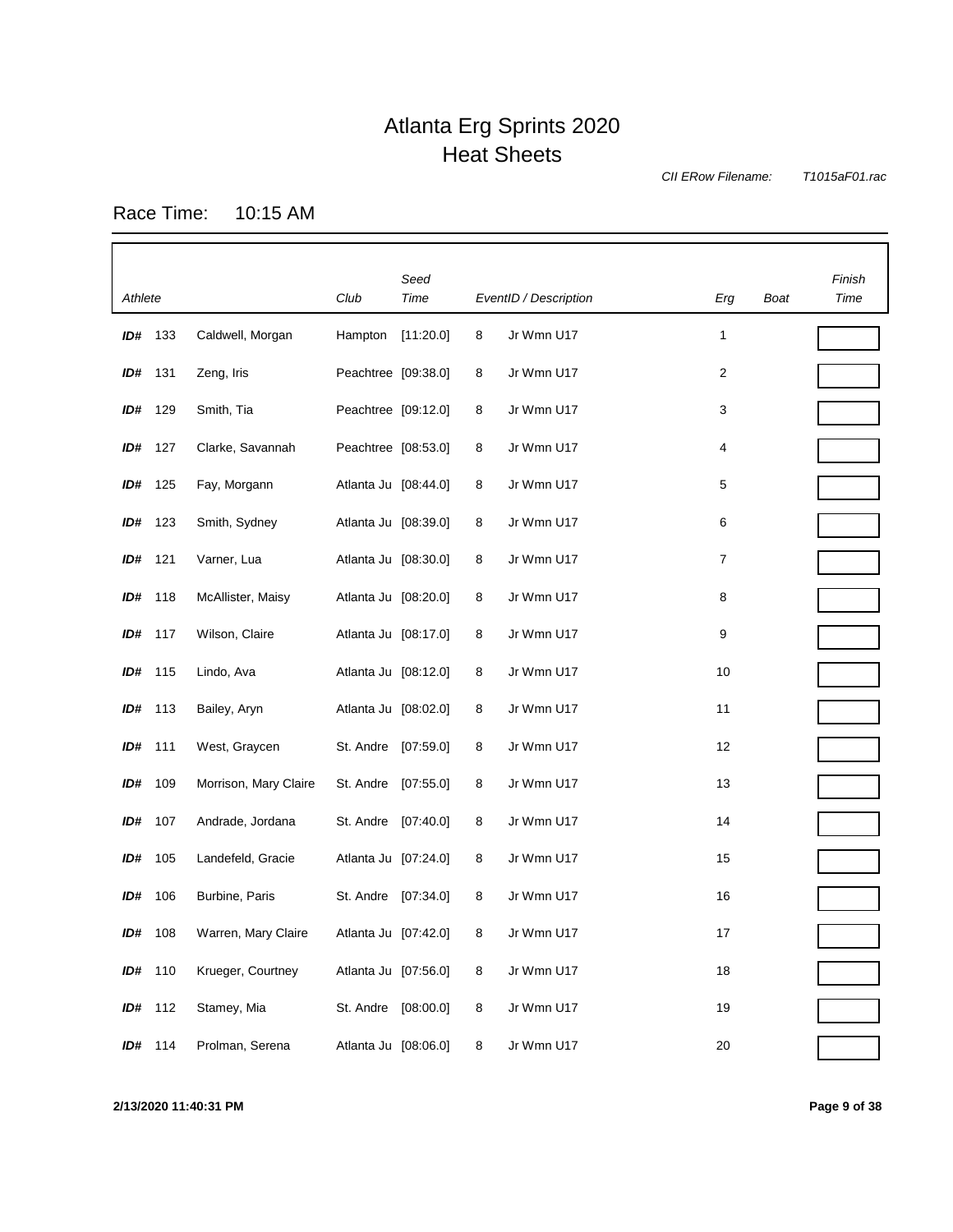*CII ERow Filename:*

*T1015aF01.rac*

Race Time: 10:15 AM

| Athlete |         |                    | Club                 | Seed<br>Time |   | EventID / Description | Erg | Boat | Finish<br>Time |
|---------|---------|--------------------|----------------------|--------------|---|-----------------------|-----|------|----------------|
|         | ID# 116 | Berg, Abby         | St. Andre            | [08:14.0]    | 8 | Jr Wmn U17            | 21  |      |                |
| ID#     | 119     | Stonebrook, Sophia | Atlanta Ju [08:20.0] |              | 8 | Jr Wmn U17            | 22  |      |                |
| ID#     | 120     | Boyle, Ava         | Atlanta Ju [08:26.0] |              | 8 | Jr Wmn U17            | 23  |      |                |
| ID#     | 122     | Mesaros, Ryan      | Atlanta Ju [08:32.0] |              | 8 | Jr Wmn U17            | 24  |      |                |
| ID#     | 124     | Doss, Jenny        | Atlanta Ju [08:44.0] |              | 8 | Jr Wmn U17            | 25  |      |                |
| ID#     | 126     | Brinser, Audrey    | Atlanta Ju [08:45.0] |              | 8 | Jr Wmn U17            | 26  |      |                |
| ID#     | 128     | Rhea, Maryn        | St. Andre            | [09:06.0]    | 8 | Jr Wmn U17            | 27  |      |                |
| ID#     | 130     | Kelly, Kaitlyn     | St. Andre            | [09:14.0]    | 8 | Jr Wmn U17            | 28  |      |                |
| ID#     | 132     | Newman, Kathryn    | Hampton              | [10:39.0]    | 8 | Jr Wmn U17            | 29  |      |                |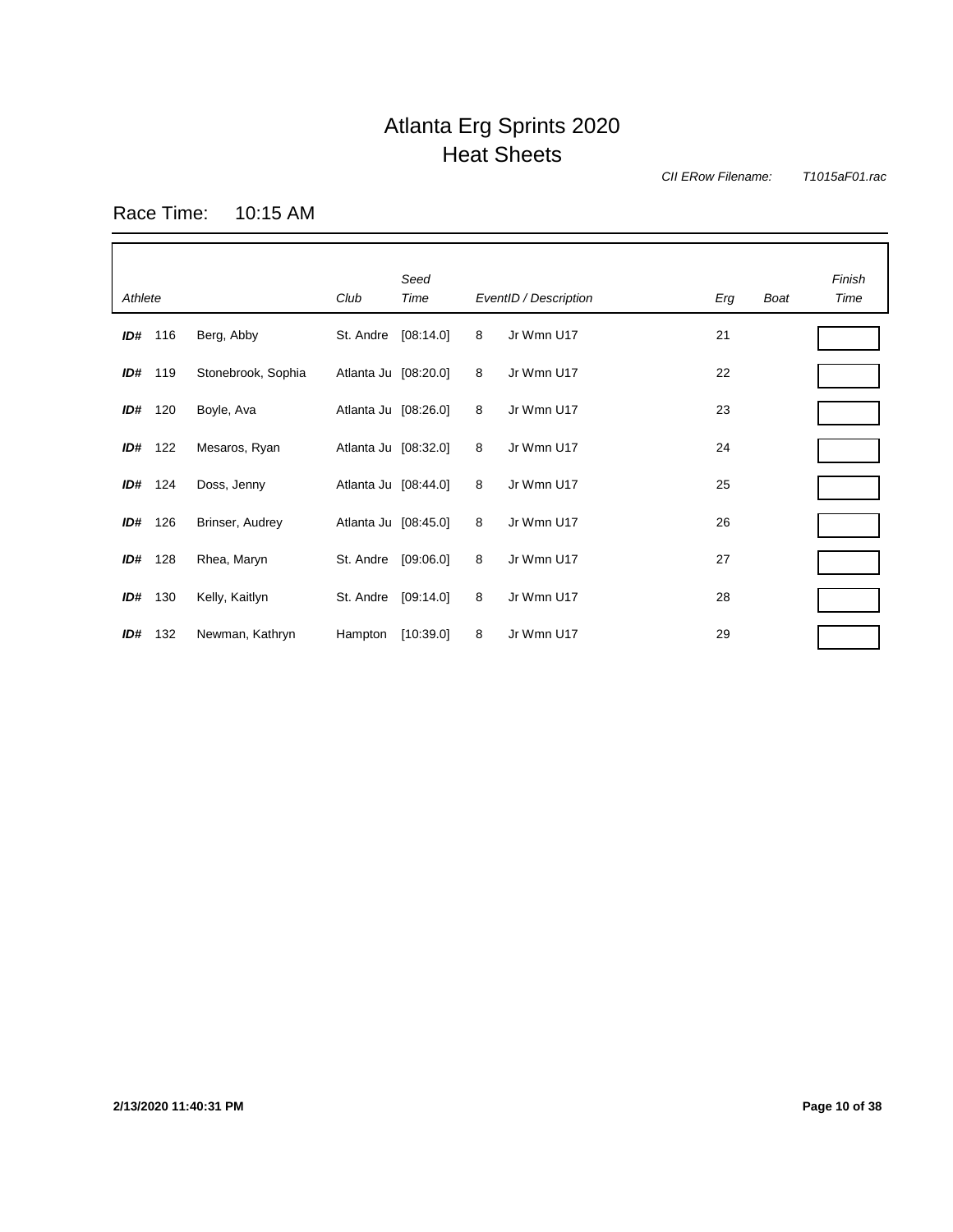*CII ERow Filename:*

*T1030aF01.rac*

Race Time: 10:30 AM

|         |         |                     |                       | Seed                |   |                       |        |      | Finish |
|---------|---------|---------------------|-----------------------|---------------------|---|-----------------------|--------|------|--------|
| Athlete |         |                     | Club                  | Time                |   | EventID / Description | Erg    | Boat | Time   |
| ID#     | 162     | Forbes, Antonio     | Hampton               | [09:41.0]           | 9 | Jr Men U17            | 1      |      |        |
| ID#     | 160     | Mayo, Thomas        | St. Andre             | [08:30.0]           | 9 | Jr Men U17            | 2      |      |        |
| ID#     | 158     | Hall, Daveon        | Hampton               | [08:29.0]           | 9 | Jr Men U17            | 3      |      |        |
| ID#     | 156     | Character, Justin   | St. Andre             | [08:00.0]           | 9 | Jr Men U17            | 4      |      |        |
| ID#     | 154     | Pietschner, Lasse   | St. Andre             | [08:00.0]           | 9 | Jr Men U17            | 5      |      |        |
| ID#     | 152     | Wilson, Charlie     | St. Andre             | [07:50.0]           | 9 | Jr Men U17            | 6      |      |        |
| ID#     | 150     | Sheldon, Thomas     | St. Andre             | [07:44.0]           | 9 | Jr Men U17            | 7      |      |        |
|         | ID# 148 | Lewis, Talon        | Unaffiliate [07:30.0] |                     | 9 | Jr Men U17            | 8      |      |        |
| ID# 147 |         | Landrith, Preston   | Charlesto             | [07:22.0]           | 9 | Jr Men U17            | 9      |      |        |
|         | ID# 144 | Gutierrez, Andrew   | St. Andre             | [07:20.0]           | 9 | Jr Men U17            | 10     |      |        |
|         | ID# 142 | Mason, Kaleb        | St. Andre             | [07:20.0]           | 9 | Jr Men U17            | 11     |      |        |
| ID#     | 140     | Harpur, Matt        | St. Andre             | [07:10.0]           | 9 | Jr Men U17            | 12     |      |        |
| ID#     | 138     | Milling, Austin     | Atlanta Ju [06:50.0]  |                     | 9 | Jr Men U17            | 13     |      |        |
| ID#     | 136     | Scalfi, Dante       | Atlanta Ju [06:40.0]  |                     | 9 | Jr Men U17            | 14     |      |        |
| ID# 134 |         | Sulyma, Luke        | Atlanta Ju [06:38.0]  |                     | 9 | Jr Men U17            | 15     |      |        |
|         | ID# 135 | Brennan, Sam        | Atlanta Ju [06:40.0]  |                     | 9 | Jr Men U17            | 16     |      |        |
| ID#     | 137     | Ensor, Tobi         | Atlanta Ju [06:44.0]  |                     | 9 | Jr Men U17            | 17     |      |        |
| ID#     | 139     | Ilksoy, Deniz       | Atlanta Ju [07:00.0]  |                     | 9 | Jr Men U17            | 18     |      |        |
| ID# 141 |         | Farinacci, Nicholas |                       | Peachtree [07:10.0] | 9 | Jr Men U17            | 19     |      |        |
|         | ID# 143 | Stephens, Nate      |                       | St. Andre [07:20.0] | 9 | Jr Men U17            | $20\,$ |      |        |

**2/13/2020 11:40:31 PM Page 11 of 38**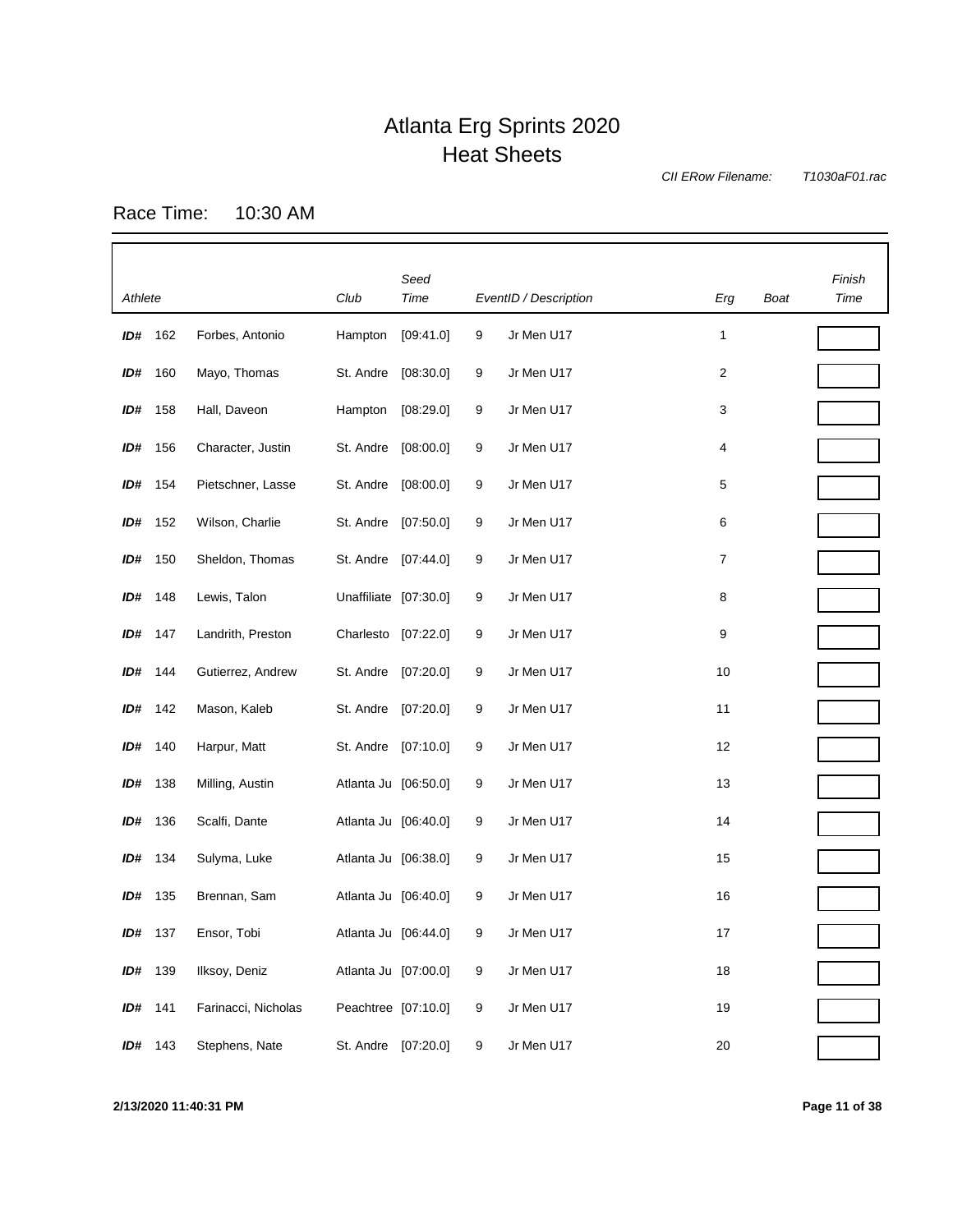*CII ERow Filename:*

*T1030aF01.rac*

Race Time: 10:30 AM

| Athlete |     |                  | Club                 | Seed<br>Time |   | EventID / Description | Erg | <b>Boat</b> | Finish<br>Time |
|---------|-----|------------------|----------------------|--------------|---|-----------------------|-----|-------------|----------------|
| ID#     | 145 | Murphy, CJ       | St. Andre            | [07:20.0]    | 9 | Jr Men U17            | 21  |             |                |
| ID#     | 146 | Avidano, Mason   | Peachtree [07:22.0]  |              | 9 | Jr Men U17            | 22  |             |                |
| ID#     | 149 | Oakes, Trevor    | Lake Lani [07:34.0]  |              | 9 | Jr Men U17            | 23  |             |                |
| ID#     | 151 | Lang, Alexander  | Peachtree [07:49.0]  |              | 9 | Jr Men U17            | 24  |             |                |
| ID#     | 153 | Graham, Evan     | Atlanta Ju [07:59.0] |              | 9 | Jr Men U17            | 25  |             |                |
| ID#     | 155 | Hightower, Caleb | Atlanta Ju [08:00.0] |              | 9 | Jr Men U17            | 26  |             |                |
| ID#     | 157 | Harris, Luke     | Lake Lani [08:18.0]  |              | 9 | Jr Men U17            | 27  |             |                |
| ID#     | 159 | Hecht, Alex      | Lake Lani [08:30.0]  |              | 9 | Jr Men U17            | 28  |             |                |
| ID#     | 161 | Dickson, Miles   | Augusta              | [09:15.0]    | 9 | Jr Men U17            | 29  |             |                |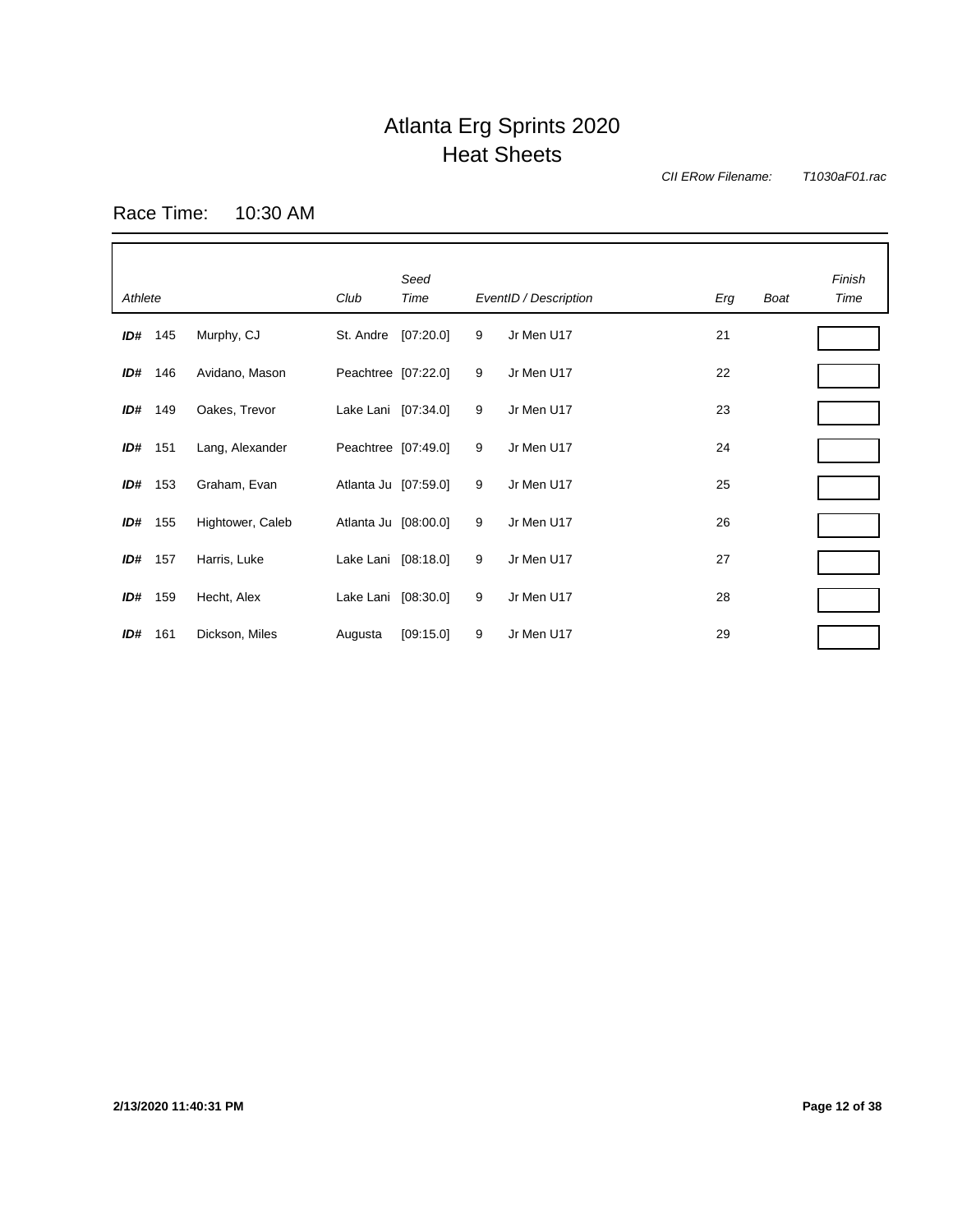*CII ERow Filename:*

*T1045aF01.rac*

Race Time: 10:45 AM

| Athlete |         |                     | Club                 | Seed<br>Time |    | EventID / Description | Erg | Boat | Finish<br>Time |
|---------|---------|---------------------|----------------------|--------------|----|-----------------------|-----|------|----------------|
| ID#     | 189     | Friedrick, Caroline | Atlanta Ju [08:50.0] |              | 10 | Jr Wmn U19            | 1   |      |                |
| ID#     | 187     | Hawkins, Emily      | Peachtree [08:35.0]  |              | 10 | Jr Wmn U19            | 2   |      |                |
| ID#     | 185     | Sullivan, Claire    | Peachtree [08:25.0]  |              | 10 | Jr Wmn U19            | 3   |      |                |
| ID#     | 183     | Armstrong, Grace    | St. Andre            | [08:16.0]    | 10 | Jr Wmn U19            | 4   |      |                |
| ID#     | 197     | Lee, Bea            | Atlanta Ju [08:13.0] |              | 10 | Jr Wmn U19            | 5   |      |                |
| ID#     | 181     | Barrow, Callie      | Atlanta Ju [08:07.0] |              | 10 | Jr Wmn U19            | 6   |      |                |
| ID#     | 179     | Davenport, Ruby     | Atlanta Ju [08:03.0] |              | 10 | Jr Wmn U19            | 7   |      |                |
| ID#     | 177     | Pennell, Paige      | Atlanta Ju [08:01.0] |              | 10 | Jr Wmn U19            | 8   |      |                |
| ID#     | 175     | Stahl, Sophia       | St. Andre [07:56.0]  |              | 10 | Jr Wmn U19            | 9   |      |                |
| ID#     | 173     | Allen, Sarah Grace  | Atlanta Ju [07:52.0] |              | 10 | Jr Wmn U19            | 10  |      |                |
| ID#     | 171     | Ortega, Jocalyn     | Peachtree [07:47.0]  |              | 10 | Jr Wmn U19            | 11  |      |                |
| ID#     | 169     | O'Neill, Maddie     | St. Andre [07:40.0]  |              | 10 | Jr Wmn U19            | 12  |      |                |
| ID#     | 167     | Bishop, Zoe         | Atlanta Ju [07:29.0] |              | 10 | Jr Wmn U19            | 13  |      |                |
| ID#     | 165     | Newton, Tinsley     | Atlanta Ju [07:26.0] |              | 10 | Jr Wmn U19            | 14  |      |                |
| ID#     | 163     | Brysacz, Brianna    | St. Andre [07:12.0]  |              | 10 | Jr Wmn U19            | 15  |      |                |
| ID#     | 164     | Ensley, Anne        | St. Andre            | [07:20.0]    | 10 | Jr Wmn U19            | 16  |      |                |
| ID#     | 166     | Johnson, Ashley     | Augusta              | [07:29.0]    | 10 | Jr Wmn U19            | 17  |      |                |
| ID#     | 168     | Jerkovic, Elena     | St. Andre [07:30.0]  |              | 10 | Jr Wmn U19            | 18  |      |                |
| ID#     | 170     | Magee, Fionna       | Peachtree [07:44.0]  |              | 10 | Jr Wmn U19            | 19  |      |                |
|         | ID# 172 | Lynch, Reagan       | Atlanta Ju [07:49.0] |              | 10 | Jr Wmn U19            | 20  |      |                |

**2/13/2020 11:40:31 PM Page 13 of 38**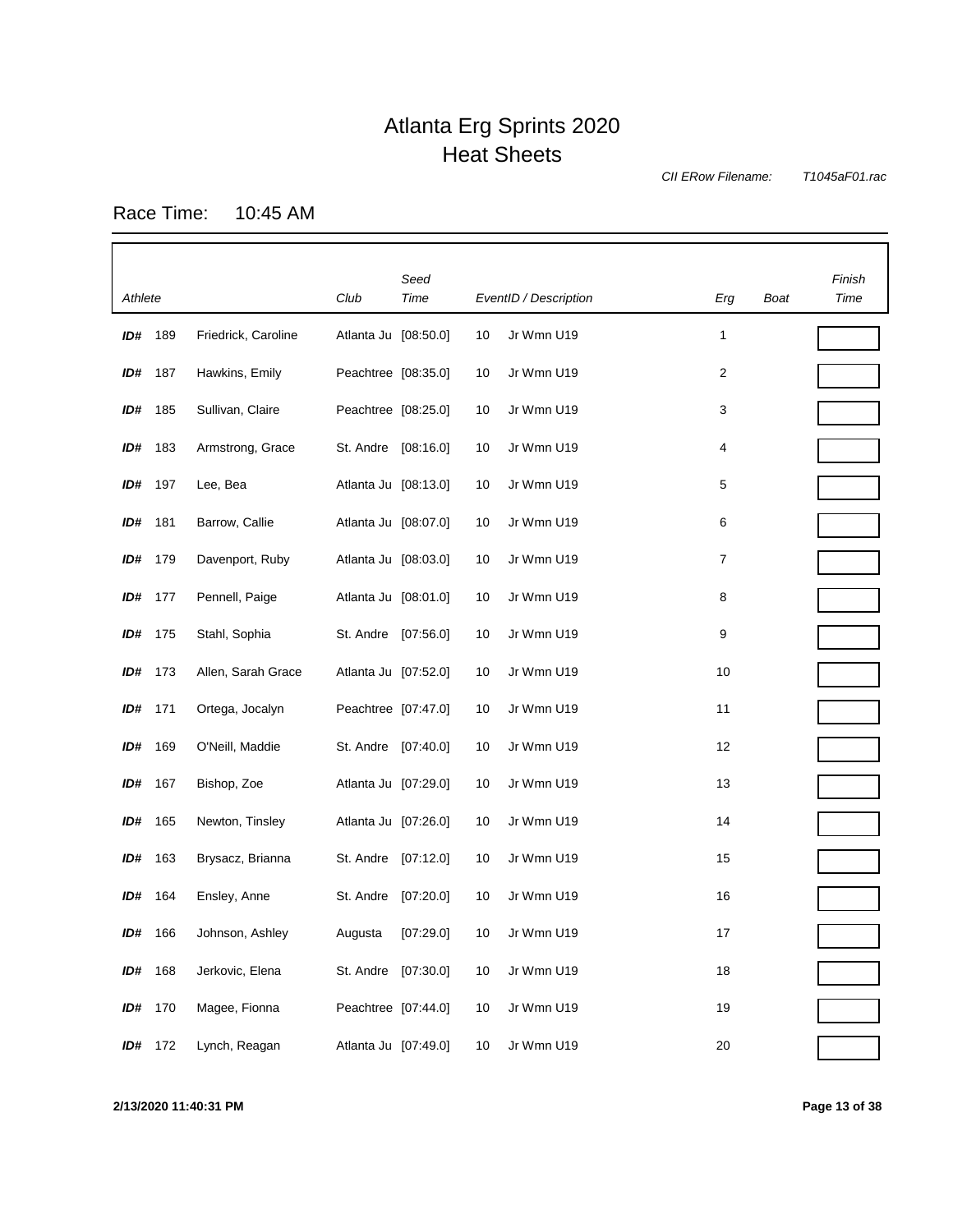*CII ERow Filename:*

*T1045aF01.rac*

Race Time: 10:45 AM

| Athlete |     |                       | Club                 | Seed<br>Time |    | EventID / Description | Erg | <b>Boat</b> | Finish<br>Time |
|---------|-----|-----------------------|----------------------|--------------|----|-----------------------|-----|-------------|----------------|
| ID#     | 174 | Pitzel, Kate          | Atlanta Ju [07:54.0] |              | 10 | Jr Wmn U19            | 21  |             |                |
| ID#     | 176 | Henry, Baylor         | Atlanta Ju [07:58.0] |              | 10 | Jr Wmn U19            | 22  |             |                |
| ID#     | 178 | Lynch, Sydney         | St. Andre            | [08:02.0]    | 10 | Jr Wmn U19            | 23  |             |                |
| ID#     | 180 | Ody, Maraea           | Atlanta Ju [08:06.0] |              | 10 | Jr Wmn U19            | 24  |             |                |
| ID#     | 182 | Westerfield, Rena     | Atlanta Ju [08:10.0] |              | 10 | Jr Wmn U19            | 25  |             |                |
| ID#     | 198 | Vaitkevicius, Kotryna | Atlanta Ju [08:15.0] |              | 10 | Jr Wmn U19            | 26  |             |                |
| ID#     | 184 | Vaitkevicius, Ieva    | Atlanta Ju [08:18.0] |              | 10 | Jr Wmn U19            | 27  |             |                |
| ID#     | 186 | Hayes, Shae           | Lake Lani [08:29.0]  |              | 10 | Jr Wmn U19            | 28  |             |                |
| ID#     | 188 | Cosgrove, Megan       | Atlanta Ju [08:48.0] |              | 10 | Jr Wmn U19            | 29  |             |                |
| ID#     | 190 | Alvis, Nicole         | Atlanta Ju [08:55.0] |              | 10 | Jr Wmn U19            | 30  |             |                |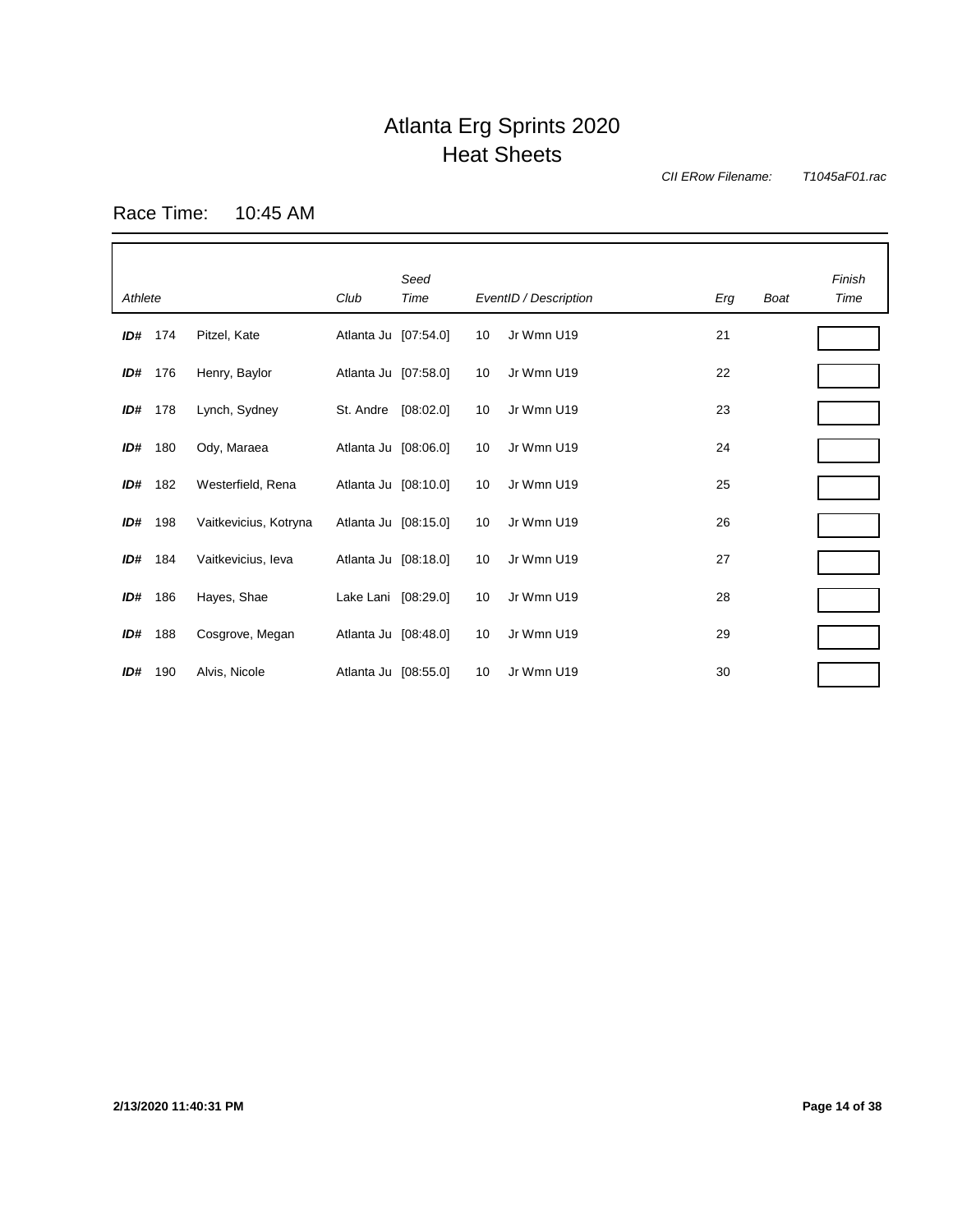*CII ERow Filename:*

*T1100aF01.rac*

Race Time: 11:00 AM

| Athlete |     |                      | Club                 | Seed<br>Time |    | EventID / Description |          | Erg            | <b>Boat</b> | Finish<br>Time |
|---------|-----|----------------------|----------------------|--------------|----|-----------------------|----------|----------------|-------------|----------------|
| ID#     | 195 | Rodriguez, Kelsey    | Hampton              | [10:06.0]    | 10 | Jr Wmn U19            | (Heat 2) | $\mathbf 1$    |             |                |
| ID#     | 193 | McMullan, Lauren     | Hampton              | [09.45.0]    | 10 | Jr Wmn U19            | (Heat 2) | $\overline{2}$ |             |                |
| ID#     | 191 | Scrimsher, Alexandra | St. Andre            | [09:26.0]    | 10 | Jr Wmn U19            | (Heat 2) | 3              |             |                |
| ID#     | 192 | Morgan, Jaci         | Hampton              | [09:34.0]    | 10 | Jr Wmn U19            | (Heat 2) | 4              |             |                |
| ID#     | 194 | Satya, Keerti        | Atlanta Ju [09:59.0] |              | 10 | Jr Wmn U19            | (Heat 2) | 5              |             |                |
| ID#     | 196 | Wynn, Kristen        | Hampton              | [10:26.0]    | 10 | Jr Wmn U19            | (Heat 2) | 6              |             |                |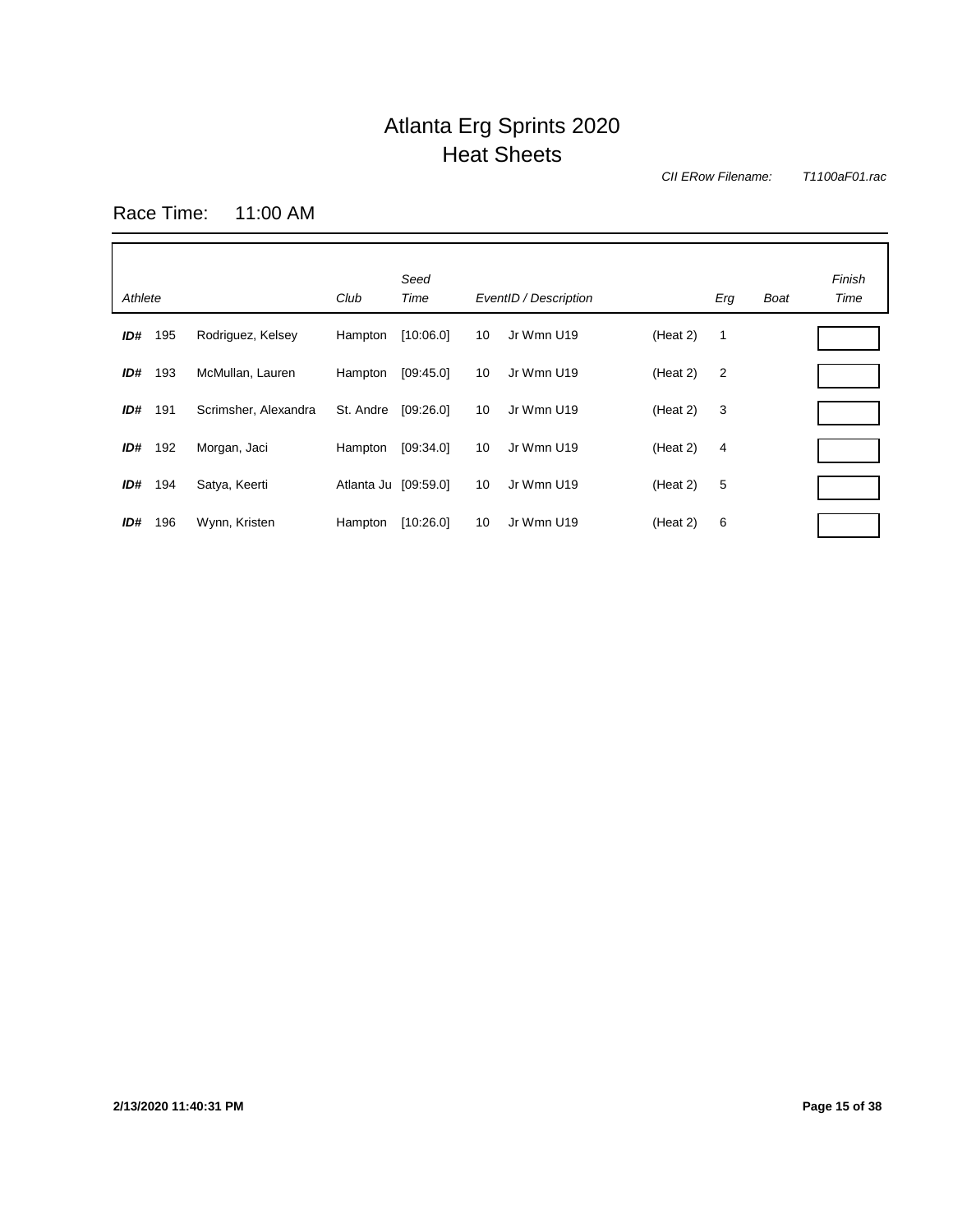*CII ERow Filename:*

*T1115aF01.rac*

Race Time: 11:15 AM

|         |                |                   |                      | Seed      |    |                       |        |      | Finish |
|---------|----------------|-------------------|----------------------|-----------|----|-----------------------|--------|------|--------|
| Athlete |                |                   | Club                 | Time      |    | EventID / Description | Erg    | Boat | Time   |
|         | ID# 219        | Thomas, Zachary   | Augusta              | [08:04.0] | 11 | Jr Men U19            | 1      |      |        |
|         | ID# 217        | Mayo, Charles     | St. Andre            | [07:50.0] | 11 | Jr Men U19            | 2      |      |        |
|         | ID# 215        | Hansen, Conrad    | Atlanta Ju [07:30.0] |           | 11 | Jr Men U19            | 3      |      |        |
|         | ID# 213        | Herrington, Jack  | Atlanta Ju [07:15.0] |           | 11 | Jr Men U19            | 4      |      |        |
|         | ID# 211        | Marjoram, Aidan   | Atlanta Ju [07:00.0] |           | 11 | Jr Men U19            | 5      |      |        |
| ID#     | 208            | Jackson, Jack     | Atlanta Ju [06:50.0] |           | 11 | Jr Men U19            | 6      |      |        |
| ID#     | 207            | Volin, Yewell     | Atlanta Ju [06:48.0] |           | 11 | Jr Men U19            | 7      |      |        |
| ID#     | 205            | McCarthy, Matt    | Atlanta Ju [06:45.0] |           | 11 | Jr Men U19            | 8      |      |        |
| ID#     | 203            | Clarke, Chapman   | Atlanta Ju [06:36.0] |           | 11 | Jr Men U19            | 9      |      |        |
| ID#     | 201            | Mollohan, Jack    | Atlanta Ju [06:26.0] |           | 11 | Jr Men U19            | 10     |      |        |
| ID#     | 199            | Tallant, Ben      | Atlanta Ju [06:16.0] |           | 11 | Jr Men U19            | 11     |      |        |
| ID#     | 200            | Halliwell, Chris  | Atlanta Ju [06:20.0] |           | 11 | Jr Men U19            | 12     |      |        |
| ID#     | 202            | Westerfield, Luke | St. Andre            | [06:36.0] | 11 | Jr Men U19            | 13     |      |        |
| ID#     | 204            | Graham, Robert    | St. Andre            | [06:40.0] | 11 | Jr Men U19            | 14     |      |        |
| ID#     | 206            | Florio, Dominic   | Atlanta Ju [06:48.0] |           | 11 | Jr Men U19            | 15     |      |        |
| ID#     | 209            | Jacobs, Ethan     | Atlanta Ju [06:50.0] |           | 11 | Jr Men U19            | 16     |      |        |
| ID#     | 210            | Cooper, Daniel    | Atlanta Ju [06:55.0] |           | 11 | Jr Men U19            | 17     |      |        |
|         | $ID#$ 212      | Josephson, Sinan  | Peachtree [07:10.0]  |           | 11 | Jr Men U19            | 18     |      |        |
|         | ID# 214        | Taskin, Evrim     | St. Andre [07:30.0]  |           | 11 | Jr Men U19            | 19     |      |        |
|         | <b>ID#</b> 216 | Egitton, Joe      | St. Andre [07:44.0]  |           | 11 | Jr Men U19            | $20\,$ |      |        |

**2/13/2020 11:40:31 PM Page 16 of 38**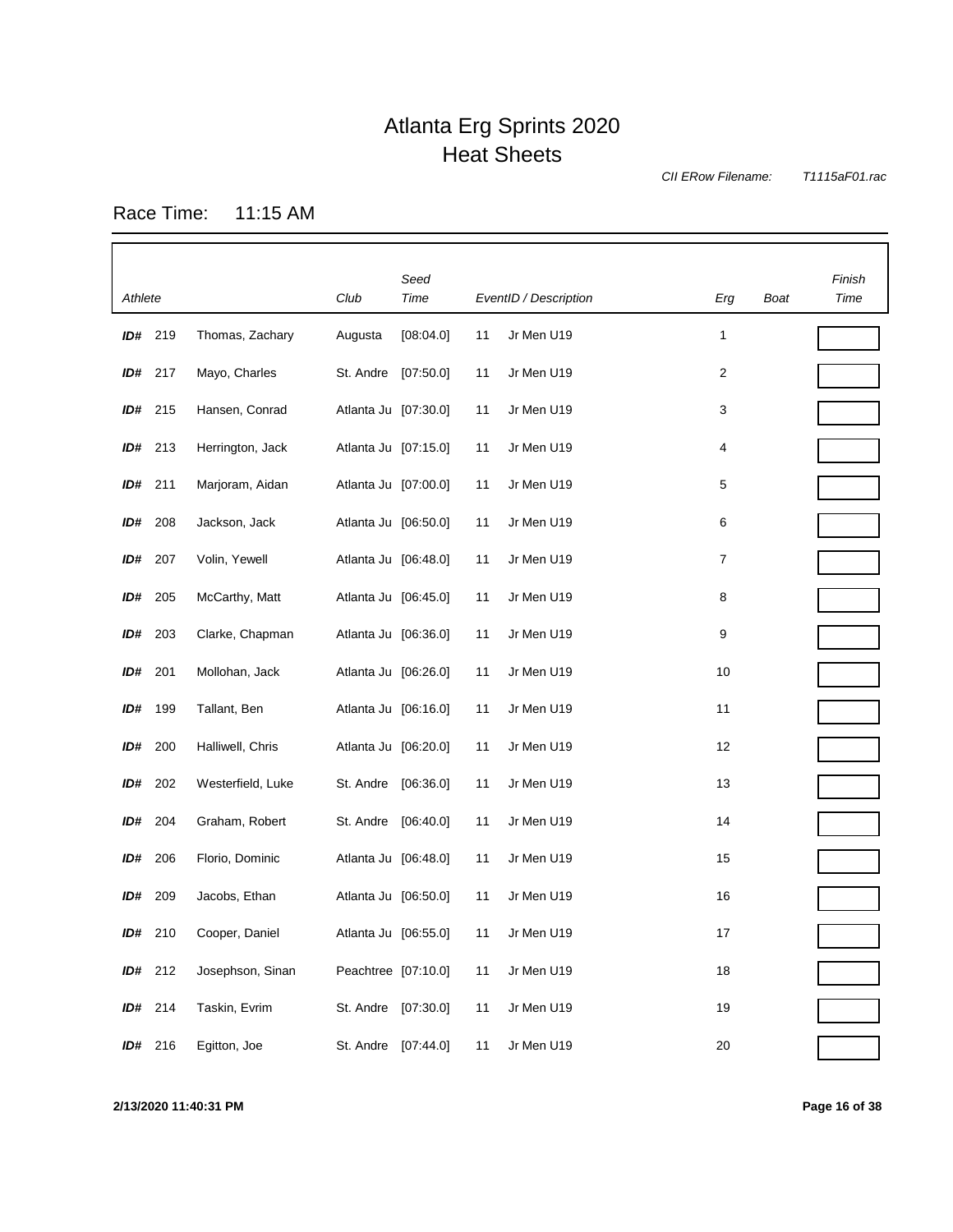*T1115aF01.rac CII ERow Filename:*

Race Time: 11:15 AM

| Athlete    |                   | Club                 | Seed<br>Time |    | EventID / Description | Erg | <b>Boat</b> | Finish<br>Time |
|------------|-------------------|----------------------|--------------|----|-----------------------|-----|-------------|----------------|
| ID# 218    | Lawrence, Greyson | Atlanta Ju [08:00.0] |              | 11 | Jr Men U19            | 21  |             |                |
| 220<br>ID# | Newman, Michael   | Hampton              | [10:14.0]    | 11 | Jr Men U19            | 22  |             |                |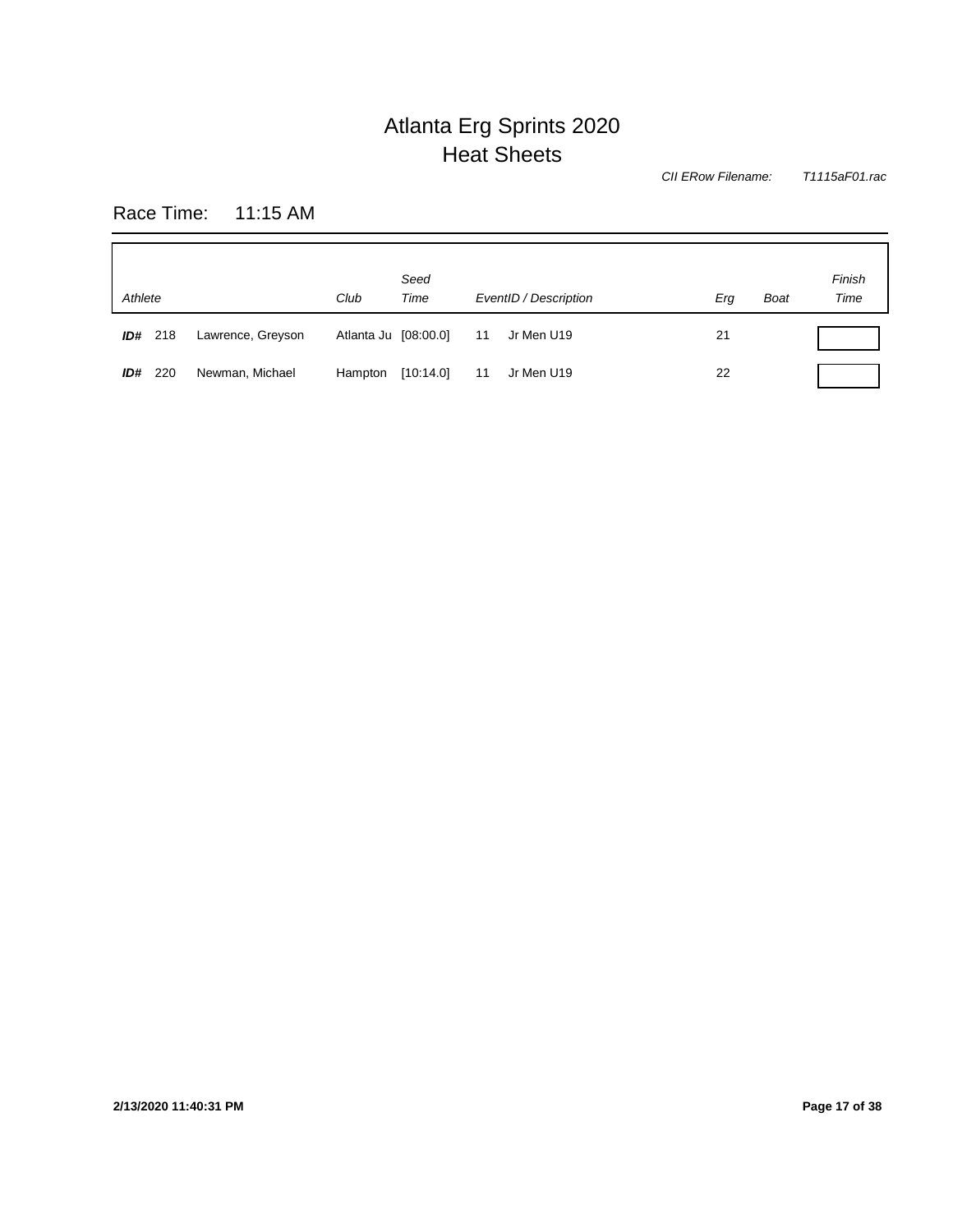*CII ERow Filename:*

*T1130aF01.rac*

Race Time: 11:30 AM

| Athlete |         |                                              | Club                 | Seed<br>Time |    | EventID / Description | Erg            | Boat | Finish<br>Time |
|---------|---------|----------------------------------------------|----------------------|--------------|----|-----------------------|----------------|------|----------------|
|         | ID# 248 | Harris, Niamh                                | Atlanta Ju [09:00.0] |              | 12 | Jr Wmn U19 Ltwt       | 1              |      |                |
|         | ID# 245 | Panettiere, Lucy                             | Atlanta Ju [08:54.0] |              | 12 | Jr Wmn U19 Ltwt       | $\overline{2}$ |      |                |
|         | ID# 243 | Peterson, Alexis                             | Atlanta Ju [08:47.0] |              | 12 | Jr Wmn U19 Ltwt       | 3              |      |                |
|         | ID# 241 | Ballew, Ellie                                | Atlanta Ju [08:36.0] |              | 12 | Jr Wmn U19 Ltwt       | 4              |      |                |
| ID#     | 239     | Paganucci, Mary Grace Atlanta Ju [08:35.0]   |                      |              | 12 | Jr Wmn U19 Ltwt       | 5              |      |                |
| ID#     | 253     | Dean, Hannah                                 | Atlanta Ju [08:24.0] |              | 12 | Jr Wmn U19 Ltwt       | 6              |      |                |
| ID#     | 237     | Ruddy, Marlayna                              | Atlanta Ju [08:18.0] |              | 12 | Jr Wmn U19 Ltwt       | $\overline{7}$ |      |                |
| ID#     | 235     | Sikal, Aria                                  | St. Andre [08:16.0]  |              | 12 | Jr Wmn U19 Ltwt       | 8              |      |                |
| ID#     | 233     | Childress, Katie                             | Atlanta Ju [08:15.0] |              | 12 | Jr Wmn U19 Ltwt       | 9              |      |                |
| ID#     | 230     | Falo, Elizabeth                              | Atlanta Ju [08:08.0] |              | 12 | Jr Wmn U19 Ltwt       | 10             |      |                |
| ID#     | 229     | Hadley, Olivia                               | Atlanta Ju [08:05.0] |              | 12 | Jr Wmn U19 Ltwt       | 11             |      |                |
| ID#     | 227     | Cheng, Claire                                | Atlanta Ju [08:01.0] |              | 12 | Jr Wmn U19 Ltwt       | 12             |      |                |
| ID#     | 225     | Shappard, Emma                               | St. Andre [07:59.0]  |              | 12 | Jr Wmn U19 Ltwt       | 13             |      |                |
| ID#     | 223     | Lewinski, Gabby                              | Atlanta Ju [07:50.0] |              | 12 | Jr Wmn U19 Ltwt       | 14             |      |                |
| ID#     | 221     | Armstrong, Jillian                           | St. Andre [07:34.0]  |              | 12 | Jr Wmn U19 Ltwt       | 15             |      |                |
| ID#     | 222     | Gersack, Ella                                | Atlanta Ju [07:49.0] |              | 12 | Jr Wmn U19 Ltwt       | 16             |      |                |
| ID#     | 224     | Connolly, Jilli                              | St. Andre            | [07:52.0]    | 12 | Jr Wmn U19 Ltwt       | 17             |      |                |
| ID#     | 226     | Zenke, Meg                                   | St. Andre [07:59.0]  |              | 12 | Jr Wmn U19 Ltwt       | 18             |      |                |
| ID#     | 228     | Mongesku, Audrey                             | St. Andre [08:04.0]  |              | 12 | Jr Wmn U19 Ltwt       | 19             |      |                |
| ID#     | 231     | Geiger-Costa, Catherine Atlanta Ju [08:08.0] |                      |              | 12 | Jr Wmn U19 Ltwt       | 20             |      |                |

**2/13/2020 11:40:31 PM Page 18 of 38**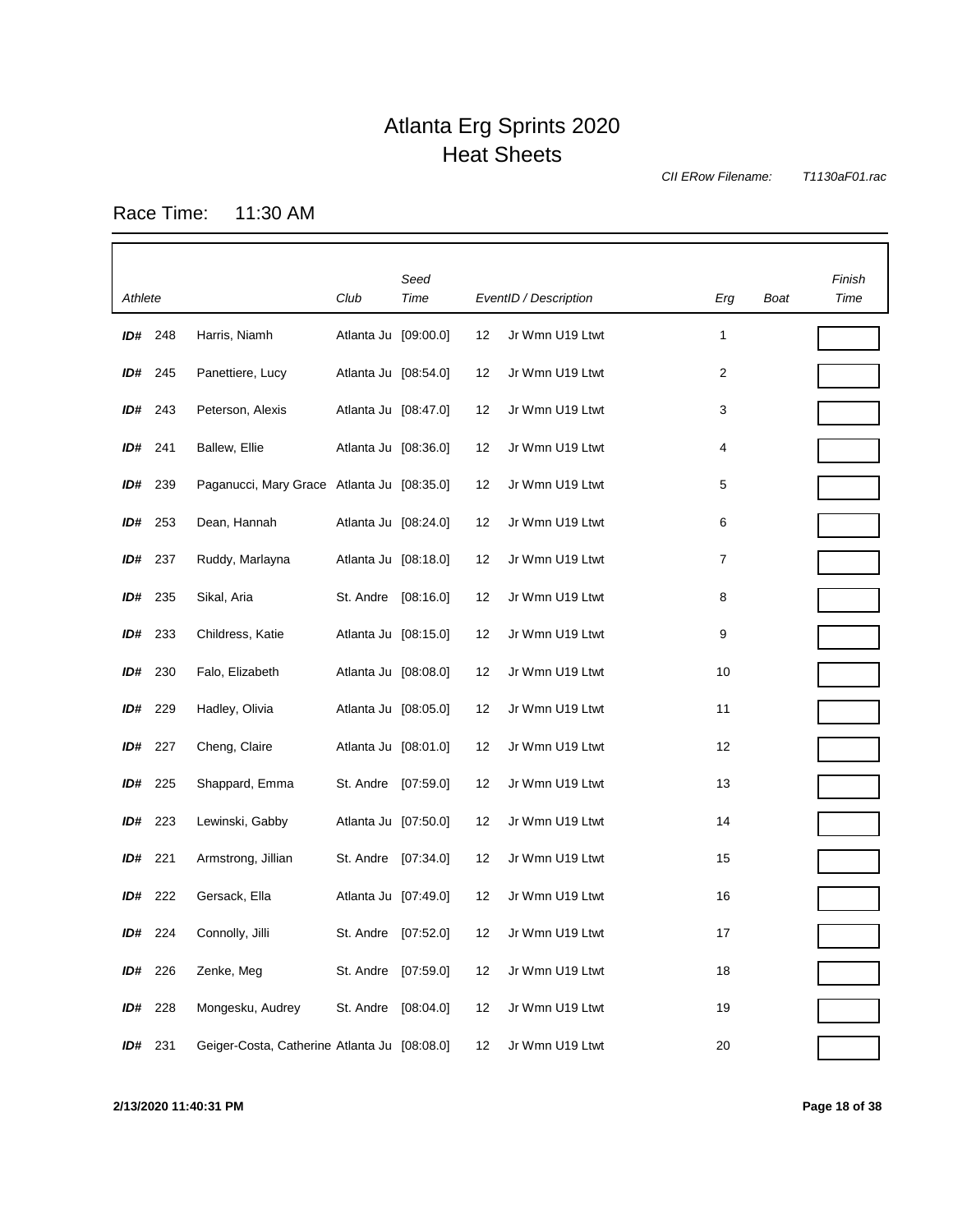*CII ERow Filename:*

*T1130aF01.rac*

Race Time: 11:30 AM

| Athlete |     |                  | Club                 | Seed<br>Time |    | EventID / Description | Erg | Boat | Finish<br>Time |
|---------|-----|------------------|----------------------|--------------|----|-----------------------|-----|------|----------------|
| ID#     | 232 | New, Annabelle   | Atlanta Ju [08:14.0] |              | 12 | Jr Wmn U19 Ltwt       | 21  |      |                |
| ID#     | 234 | Dalby, Grete     | Atlanta Ju [08:15.0] |              | 12 | Jr Wmn U19 Ltwt       | 22  |      |                |
| ID#     | 236 | Elwood, Ashlyn   | St. Andre            | [08:18.0]    | 12 | Jr Wmn U19 Ltwt       | 23  |      |                |
| ID#     | 238 | Meza, Maria      | St. Andre            | [08:22.0]    | 12 | Jr Wmn U19 Ltwt       | 24  |      |                |
| ID#     | 254 | Stone, Samantha  | Atlanta Ju [08:30.0] |              | 12 | Jr Wmn U19 Ltwt       | 25  |      |                |
| ID#     | 240 | Womble, Ava      | St. Andre            | [08:36.0]    | 12 | Jr Wmn U19 Ltwt       | 26  |      |                |
| ID#     | 242 | New, Elizabeth   | Atlanta Ju [08:45.0] |              | 12 | Jr Wmn U19 Ltwt       | 27  |      |                |
| ID#     | 244 | Compiani, Chiara | St. Andre            | [08:52.0]    | 12 | Jr Wmn U19 Ltwt       | 28  |      |                |
| ID#     | 246 | Wells, Grace     | St. Andre            | [08:56.0]    | 12 | Jr Wmn U19 Ltwt       | 29  |      |                |
| ID#     | 247 | Cunliffe, Alison | Atlanta Ju [09:00.0] |              | 12 | Jr Wmn U19 Ltwt       | 30  |      |                |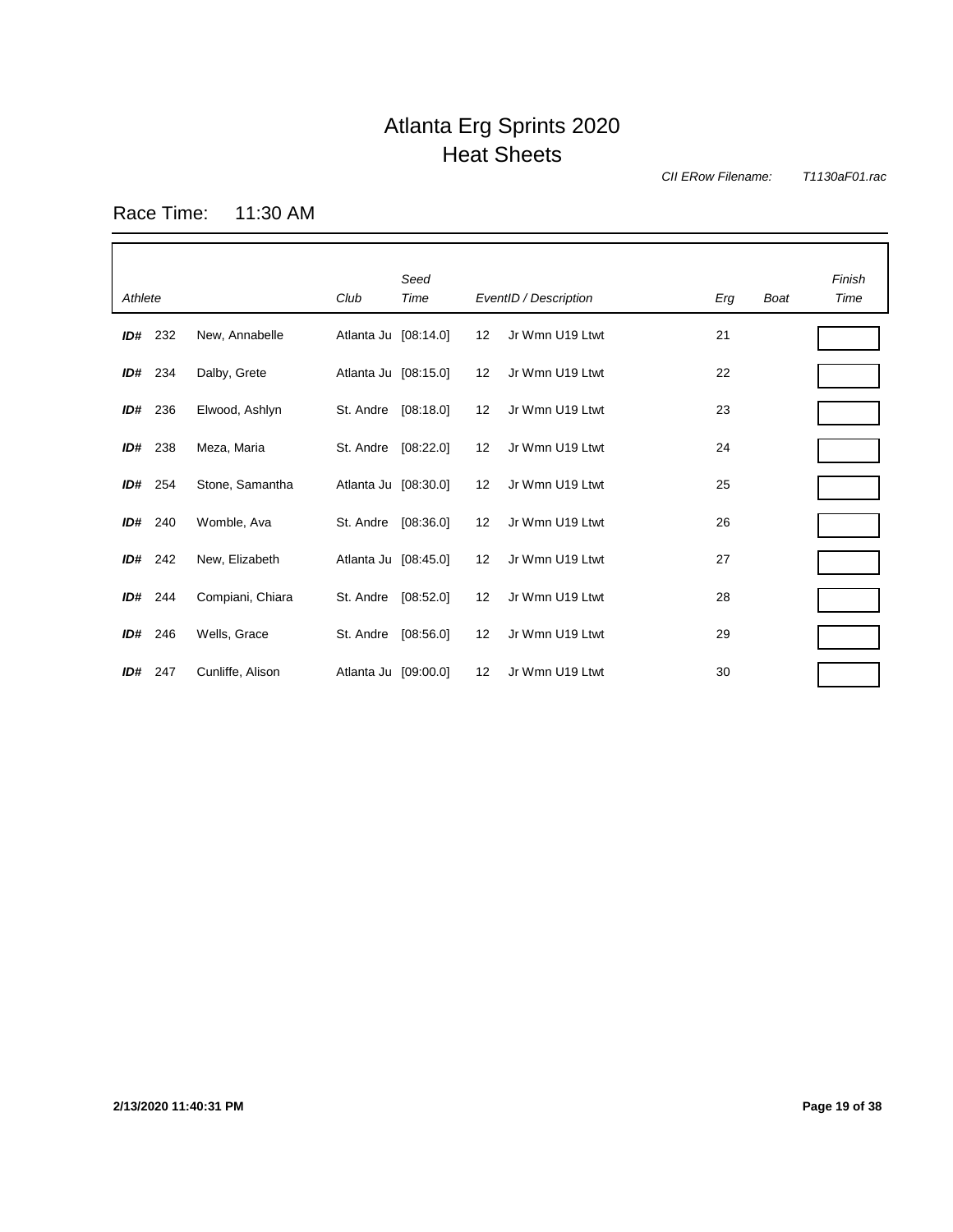*CII ERow Filename:*

*T1145aF01.rac*

Race Time: 11:45 AM

| Athlete |     |                                             | Club                 | Seed<br>Time |                   | EventID / Description |          | Erg            | Boat | Finish<br>Time |
|---------|-----|---------------------------------------------|----------------------|--------------|-------------------|-----------------------|----------|----------------|------|----------------|
| ID#     | 252 | Cressman, Sydney                            | Atlanta Ju [09:45.0] |              | 12                | Jr Wmn U19 Ltwt       | (Heat 2) | $\overline{1}$ |      |                |
| ID#     | 249 | Melton, Lilv                                | Atlanta Ju [09:05.0] |              | 12 <sup>°</sup>   | Jr Wmn U19 Ltwt       | (Heat 2) | $\overline{2}$ |      |                |
| ID#     | 250 | Sridharmurthy, Sanjana Atlanta Ju [09:20.0] |                      |              | $12 \overline{ }$ | Jr Wmn U19 Ltwt       | (Heat 2) | 3              |      |                |
| ID#     | 251 | Bronsted, Emily                             | Atlanta Ju [09:45.0] |              | 12                | Jr Wmn U19 Ltwt       | (Heat 2) | 4              |      |                |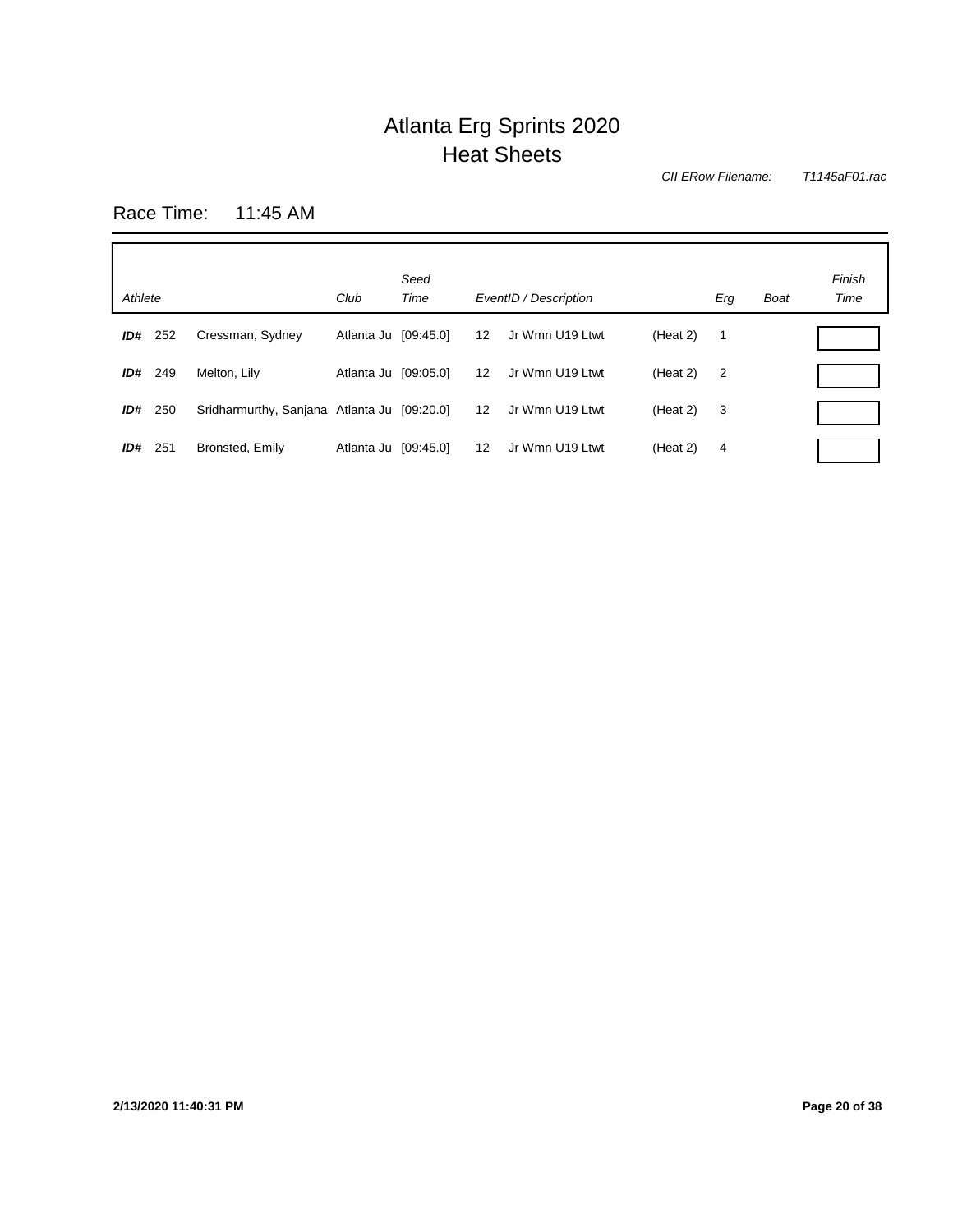*CII ERow Filename:*

*T1200pF01.rac*

Race Time: 12:00 PM

|         |         |                     |                      | Seed      |    |                       |     |      | Finish |
|---------|---------|---------------------|----------------------|-----------|----|-----------------------|-----|------|--------|
| Athlete |         |                     | Club                 | Time      |    | EventID / Description | Erg | Boat | Time   |
|         | ID# 283 | Martin, Ben         | Atlanta Ju [08:28.0] |           | 13 | Jr Men U19 Ltwt       | 1   |      |        |
| ID#     | 281     | Versluis, Grant     | Atlanta Ju [08:18.0] |           | 13 | Jr Men U19 Ltwt       | 2   |      |        |
| ID#     | 279     | McFarlin, Chris     | St. Andre            | [08:00.0] | 13 | Jr Men U19 Ltwt       | 3   |      |        |
| ID#     | 277     | Galletly, Billy     | Atlanta Ju [07:41.0] |           | 13 | Jr Men U19 Ltwt       | 4   |      |        |
| ID#     | 275     | Bradford, Chris     | Greenville [07:30.0] |           | 13 | Jr Men U19 Ltwt       | 5   |      |        |
| ID#     | 273     | Lewis, Andy         | St. Andre            | [07:20.0] | 13 | Jr Men U19 Ltwt       | 6   |      |        |
| ID#     | 272     | Vohra, Yash         | Atlanta Ju [07:10.0] |           | 13 | Jr Men U19 Ltwt       | 7   |      |        |
| ID#     | 270     | Cooper, Jackson     | Atlanta Ju [07:10.0] |           | 13 | Jr Men U19 Ltwt       | 8   |      |        |
| ID#     | 267     | Hyun, Timothy       | Atlanta Ju [07:00.0] |           | 13 | Jr Men U19 Ltwt       | 9   |      |        |
| ID#     | 265     | Provost, Andrew     | Atlanta Ju [06:55.0] |           | 13 | Jr Men U19 Ltwt       | 10  |      |        |
| ID#     | 263     | Merando, Colby      | Atlanta Ju [06:52.0] |           | 13 | Jr Men U19 Ltwt       | 11  |      |        |
| ID#     | 261     | Reale, Alex         | St. Andre            | [06:52.0] | 13 | Jr Men U19 Ltwt       | 12  |      |        |
| ID#     | 259     | Powichroski, Philip | St. Andre            | [06:50.0] | 13 | Jr Men U19 Ltwt       | 13  |      |        |
| ID#     | 257     | Dunlap, Alexander   | St. Andre            | [06:50.0] | 13 | Jr Men U19 Ltwt       | 14  |      |        |
| ID#     | 255     | Schab, Nick         | Atlanta Ju [06:40.0] |           | 13 | Jr Men U19 Ltwt       | 15  |      |        |
| ID#     | 256     | Fralick, Alan       | St. Andre            | [06:50.0] | 13 | Jr Men U19 Ltwt       | 16  |      |        |
| ID#     | 258     | Pollack, Connor     | St. Andre            | [06:50.0] | 13 | Jr Men U19 Ltwt       | 17  |      |        |
| ID#     | 260     | Smith, Brian        | St. Andre            | [06:52.0] | 13 | Jr Men U19 Ltwt       | 18  |      |        |
| ID#     | 262     | Martin, Charley     | Atlanta Ju [06:52.0] |           | 13 | Jr Men U19 Ltwt       | 19  |      |        |
| ID#     | 264     | Burke, Liam         | Atlanta Ju [06:55.0] |           | 13 | Jr Men U19 Ltwt       | 20  |      |        |

**2/13/2020 11:40:31 PM Page 21 of 38**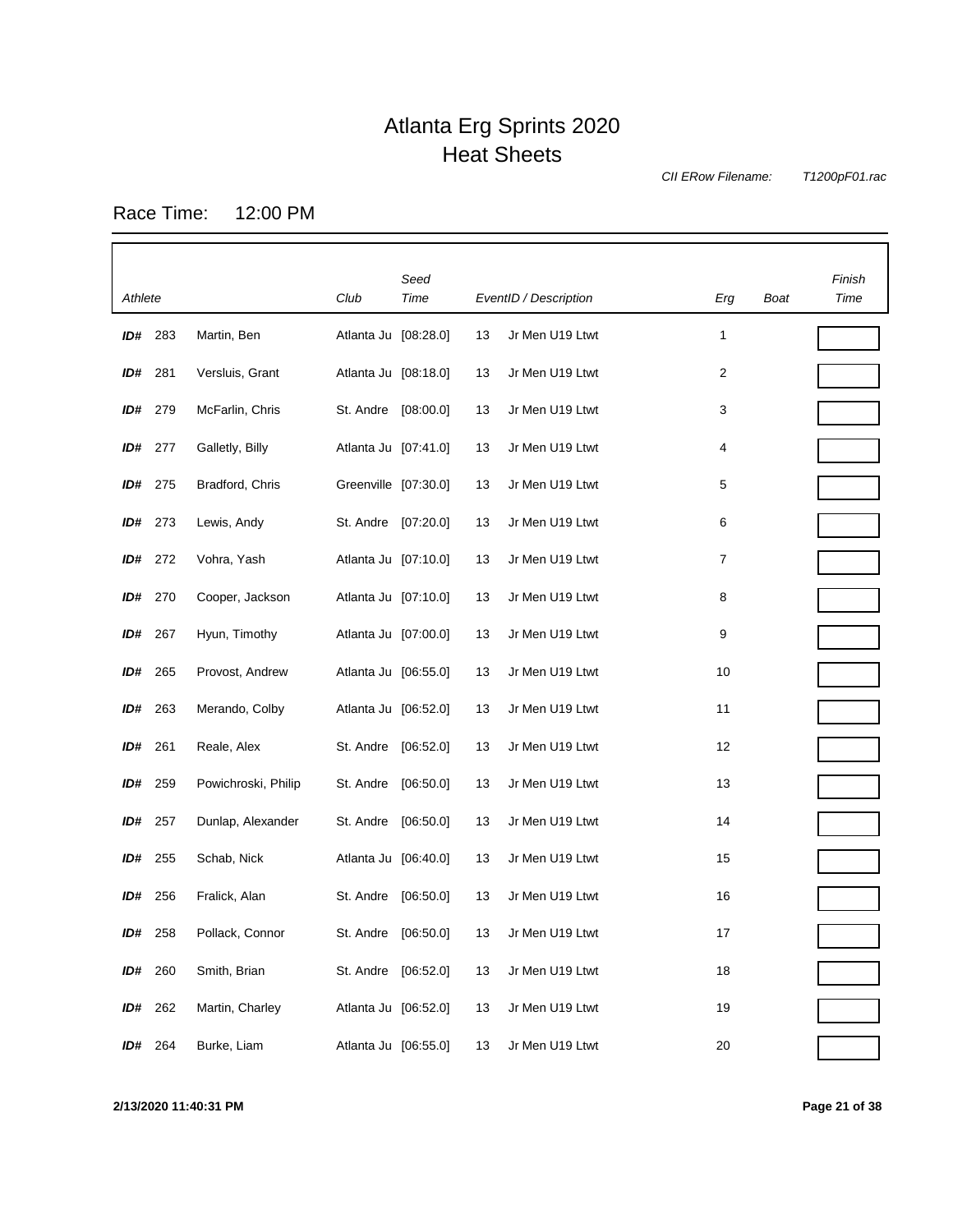*CII ERow Filename:*

*T1200pF01.rac*

Race Time: 12:00 PM

| Athlete |     |                    | Club                 | Seed<br>Time |    | EventID / Description | Erg | Boat | Finish<br>Time |
|---------|-----|--------------------|----------------------|--------------|----|-----------------------|-----|------|----------------|
| ID#     | 266 | Sikal, Aanjan      | St. Andre            | [07:00.0]    | 13 | Jr Men U19 Ltwt       | 21  |      |                |
| ID#     | 268 | Cason, Wesley      | Atlanta Ju [07:05.0] |              | 13 | Jr Men U19 Ltwt       | 22  |      |                |
| ID#     | 271 | Russell, Sebastian | Atlanta Ju [07:10.0] |              | 13 | Jr Men U19 Ltwt       | 23  |      |                |
| ID#     | 269 | Miner, Donovan     | St. Andre            | [07:10.0]    | 13 | Jr Men U19 Ltwt       | 24  |      |                |
| ID#     | 274 | Grassi, Kyle       | Peachtree [07:25.0]  |              | 13 | Jr Men U19 Ltwt       | 25  |      |                |
| ID#     | 276 | Ghioto, Jack       | Atlanta Ju [07:39.0] |              | 13 | Jr Men U19 Ltwt       | 26  |      |                |
| ID#     | 278 | Williams, Davis    | Atlanta Ju [07:46.0] |              | 13 | Jr Men U19 Ltwt       | 27  |      |                |
| ID#     | 280 | Williams, Grant    | Atlanta Ju [08:03.0] |              | 13 | Jr Men U19 Ltwt       | 28  |      |                |
| ID#     | 282 | Lange, Tucker      | Hampton              | [08:22.0]    | 13 | Jr Men U19 Ltwt       | 29  |      |                |
| ID#     | 284 | Rees, Jack         | Atlanta Ju [08:46.0] |              | 13 | Jr Men U19 Ltwt       | 30  |      |                |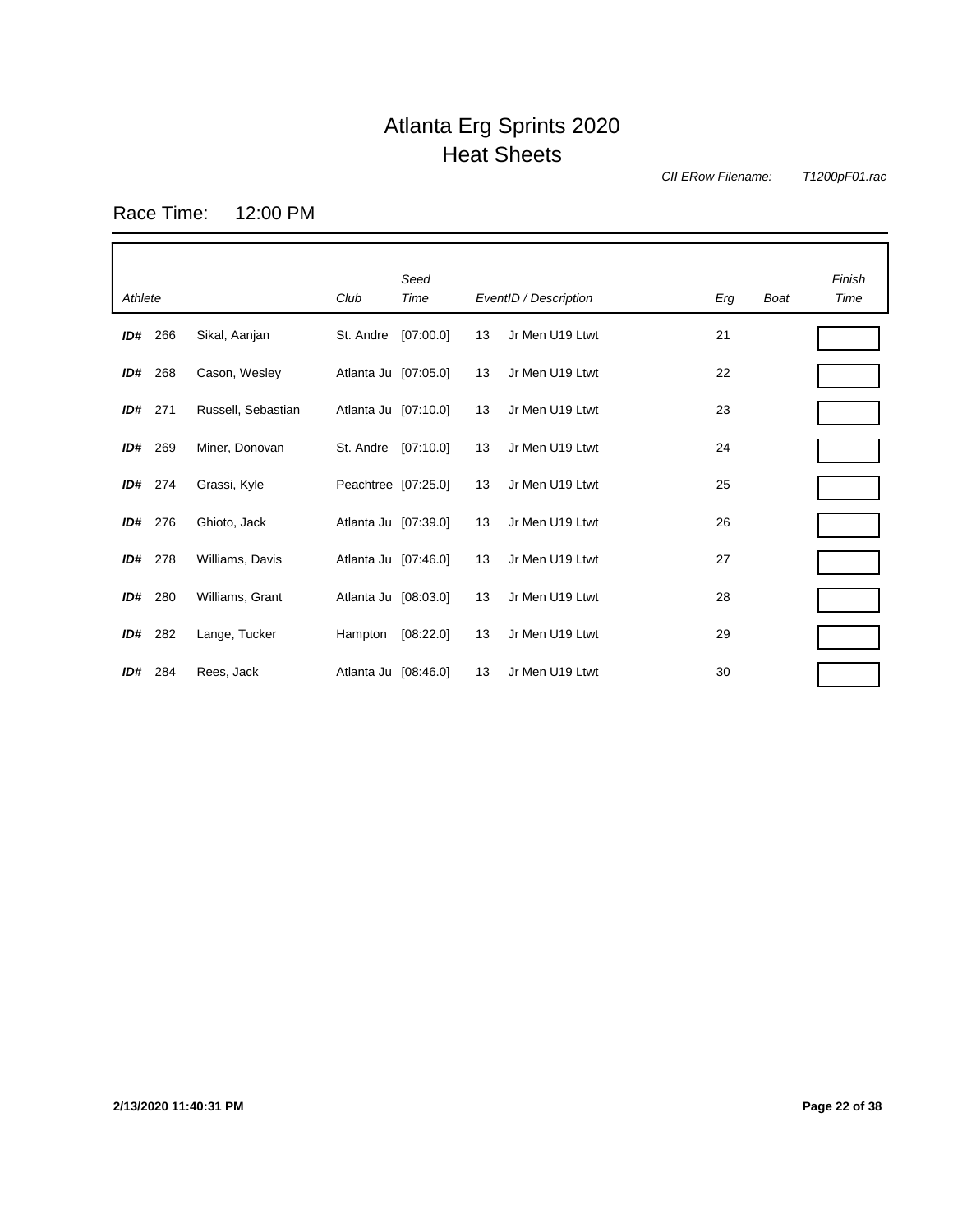*CII ERow Filename:*

*T1230pF01.rac*

Race Time: 12:30 PM

|         |                |                                               |                      | Seed      |    |                       |                |      | Finish |
|---------|----------------|-----------------------------------------------|----------------------|-----------|----|-----------------------|----------------|------|--------|
| Athlete |                |                                               | Club                 | Time      |    | EventID / Description | Erg            | Boat | Time   |
| ID#     | 305            | Schneiderman, Lauren                          | St. Andre            | [10:00.0] | 14 | Jr Cox M/W            | 1              |      |        |
| ID#     | 303            | Sansoterra, Grace                             | St. Andre            | [10:00.0] | 14 | Jr Cox M/W            | $\overline{2}$ |      |        |
| ID#     | 301            | Westerfield, Hannah                           | St. Andre            | [10:00.0] | 14 | Jr Cox M/W            | 3              |      |        |
| ID#     | 299            | Clouse, Billy                                 | St. Andre            | [09:00.0] | 14 | Jr Cox M/W            | 4              |      |        |
| ID#     | 297            | Patterson, Georgia                            | St. Andre            | [08:40.0] | 14 | Jr Cox M/W            | 5              |      |        |
| ID#     | 307            | Chen, Amy                                     | Atlanta Ju [04:30.0] |           | 14 | Jr Cox M/W            | 6              |      |        |
| ID#     | 285            | Chiodo, Gabby                                 | Atlanta Ju [04:30.0] |           | 14 | Jr Cox M/W            | 7              |      |        |
| ID#     | 293            | Slawin, Emily                                 | Atlanta Ju [04:30.0] |           | 14 | Jr Cox M/W            | 8              |      |        |
| ID#     | 291            | Lee, Alexa                                    | Atlanta Ju [04:30.0] |           | 14 | Jr Cox M/W            | 9              |      |        |
| ID#     | 289            | Hadley, Marin Clare                           | Atlanta Ju [04:30.0] |           | 14 | Jr Cox M/W            | 10             |      |        |
|         | <b>ID#</b> 287 | DeMoss, Avery                                 | Atlanta Ju [04:30.0] |           | 14 | Jr Cox M/W            | 11             |      |        |
| ID#     | 296            | Wiggins, Corin                                | Atlanta Ju [04:30.0] |           | 14 | Jr Cox M/W            | 12             |      |        |
| ID#     | 286            | Del Rosario Beard, Olivi Atlanta Ju [04:30.0] |                      |           | 14 | Jr Cox M/W            | 13             |      |        |
| ID#     | 288            | Grasso, Emma                                  | Atlanta Ju [04:30.0] |           | 14 | Jr Cox M/W            | 14             |      |        |
| ID#     | 290            | Hitzel, Amy                                   | Atlanta Ju [04:30.0] |           | 14 | Jr Cox M/W            | 15             |      |        |
| ID#     | 292            | Reboul, Lauren                                | Atlanta Ju [04:30.0] |           | 14 | Jr Cox M/W            | 16             |      |        |
| ID#     | 294            | Stich, Mercedes                               | Atlanta Ju [04:30.0] |           | 14 | Jr Cox M/W            | 17             |      |        |
| ID#     | 295            | Turner, Mary Elizabeth Atlanta Ju [04:30.0]   |                      |           | 14 | Jr Cox M/W            | 18             |      |        |
| ID#     | 306            | Bay, Vivian                                   | Atlanta Ju [04:30.0] |           | 14 | Jr Cox M/W            | 19             |      |        |
| ID#     | 298            | Sherman, Eric                                 | St. Andre [09:00.0]  |           | 14 | Jr Cox M/W            | 20             |      |        |

**2/13/2020 11:40:31 PM Page 23 of 38**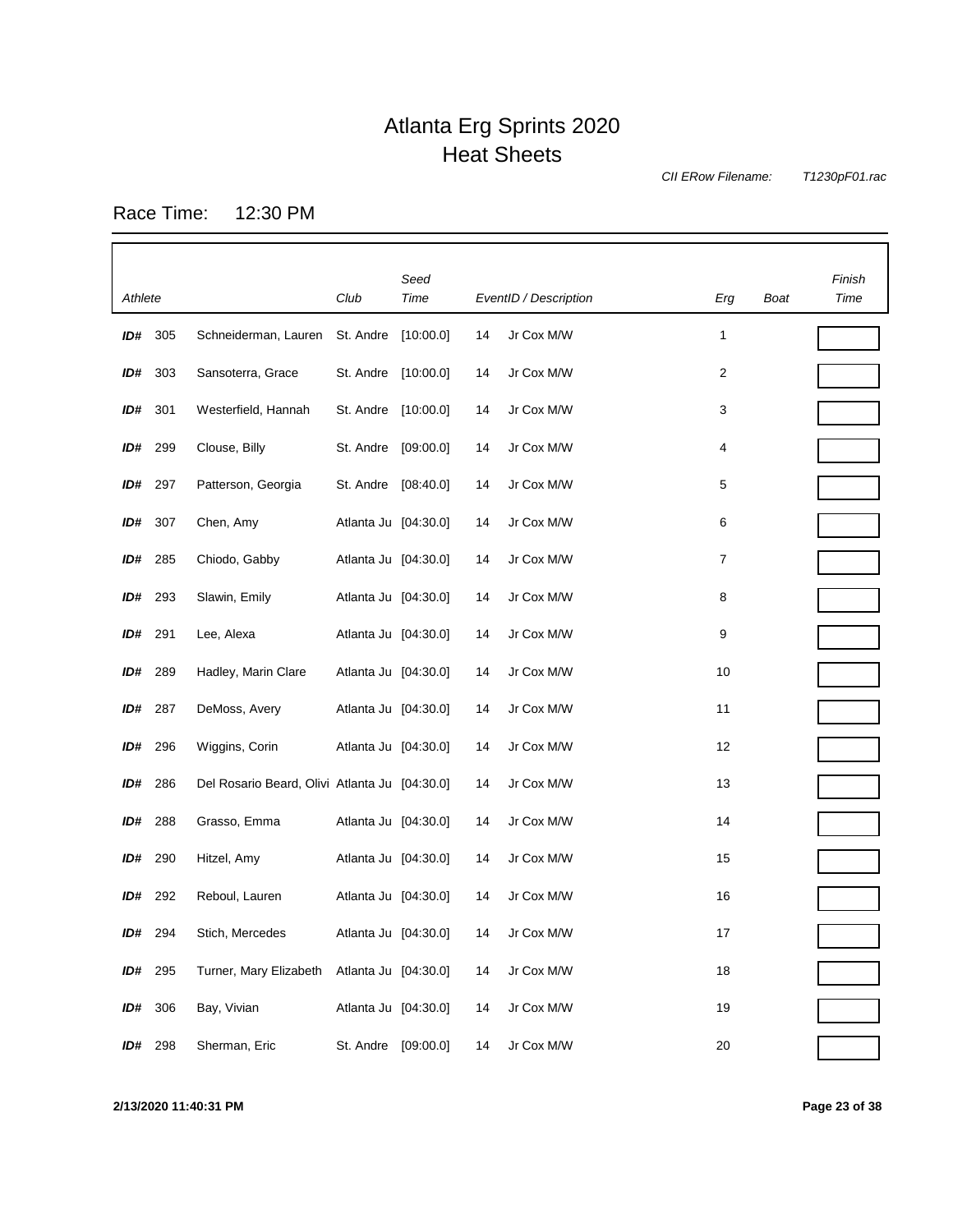*T1230pF01.rac CII ERow Filename:*

Race Time: 12:30 PM

| Athlete    |                     | Club      | Seed<br>Time | EventID / Description | <b>Boat</b><br>Erg | Finish<br>Time |
|------------|---------------------|-----------|--------------|-----------------------|--------------------|----------------|
| ID#<br>300 | Miner, Ashley       | St. Andre | [10:00.0]    | Jr Cox M/W<br>14      | 21                 |                |
| 302<br>ID# | Murdock, Olivia     | St. Andre | [10:00.0]    | 14<br>Jr Cox M/W      | 22                 |                |
| ID#<br>304 | Donnelly, Catherine | St. Andre | [10:00.0]    | 14<br>Jr Cox M/W      | 23                 |                |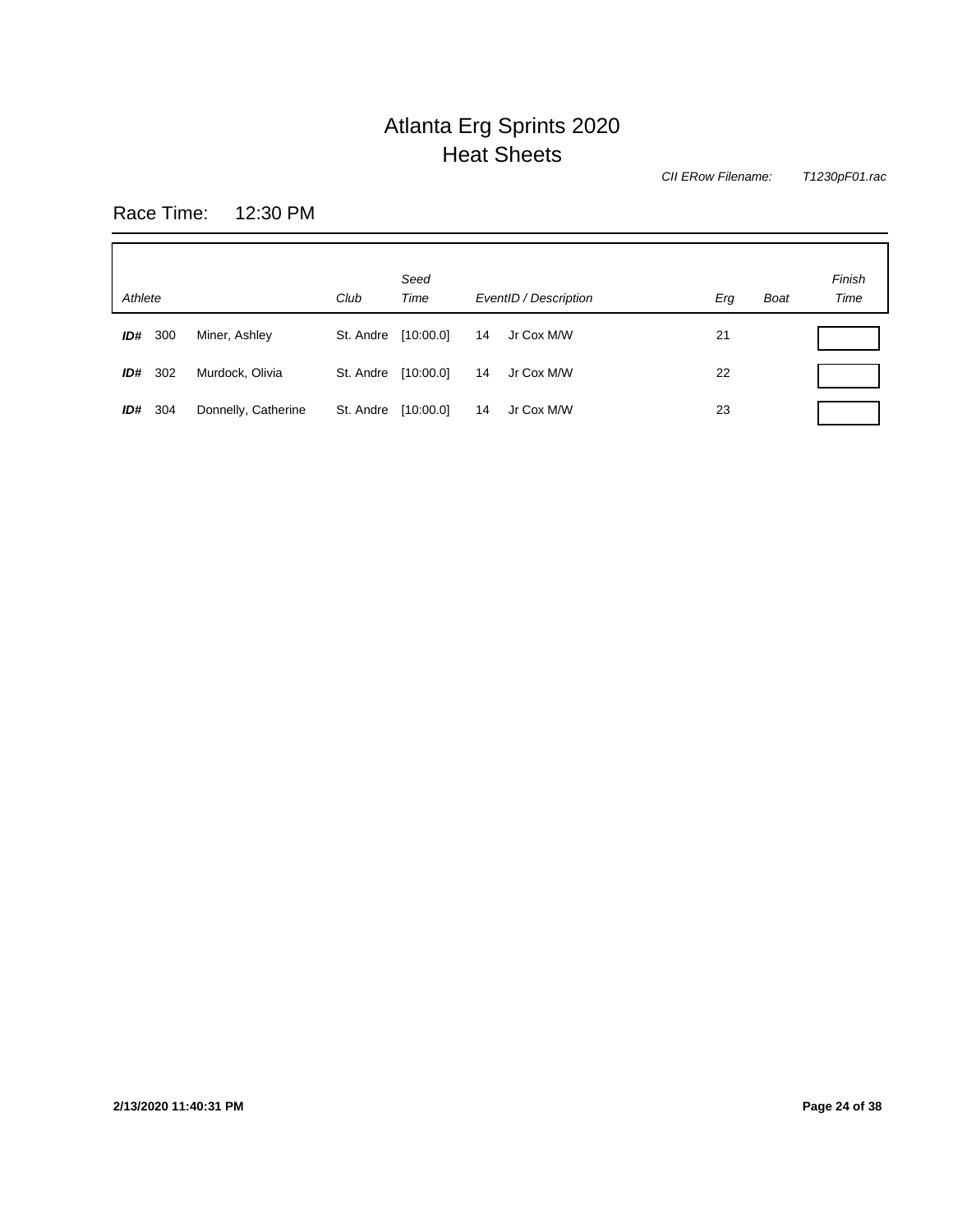*CII ERow Filename:*

*T0115pF01.rac*

Race Time: 1:15 PM

| Athlete |     |                   | Club                  | Seed<br>Time |    | EventID / Description | Erg | <b>Boat</b> | Finish<br>Time |
|---------|-----|-------------------|-----------------------|--------------|----|-----------------------|-----|-------------|----------------|
| ID#     | 310 | Murcia, Angela    | FitWit                | [09:00.0]    | 16 | W/M 1000m Dash        | и   |             |                |
| ID#     | 308 | Pollock, Garnett  | Unaffiliate [06:36.0] |              | 16 | W/M 1000m Dash        | 2   |             |                |
| ID#     | 309 | Williford, Hannah | CrossFit              | [07:42.0]    | 16 | W/M 1000m Dash        | 3   |             |                |
| ID#     | 311 | Mizell, Kelsey    | FitWit                | [09:01.0]    | 16 | W/M 1000m Dash        | 4   |             |                |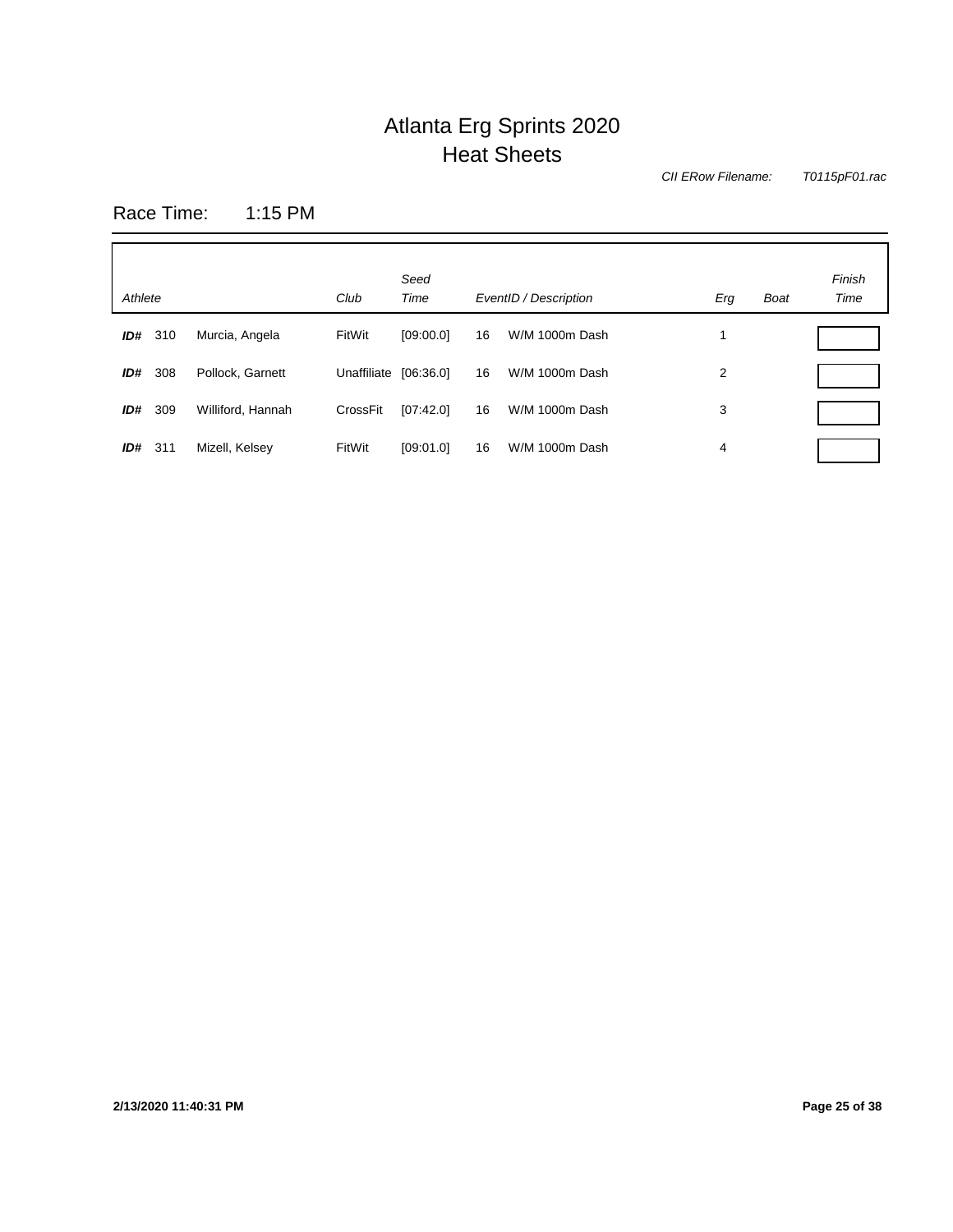*CII ERow Filename:*

*T0130pF01.rac*

Race Time: 1:30 PM

| Athlete |     |                      | Club                  | Seed<br>Time |    | EventID / Description | Erg | Boat | Finish<br>Time |
|---------|-----|----------------------|-----------------------|--------------|----|-----------------------|-----|------|----------------|
| ID#     | 332 | Sherman, Kiyah       | Georgia S [09:12.0]   |              | 17 | Open / Ltwt Wmn       | 1   |      |                |
| ID#     | 330 | McCleskey, Cam       | Auburn U [08:59.0]    |              | 17 | Open / Ltwt Wmn       | 2   |      |                |
|         |     |                      |                       |              |    |                       |     |      |                |
| ID#     | 334 | Murray, Hannah       | Georgia T [08:09.0]   |              | 17 | Open / Ltwt Wmn       | 3   |      |                |
| ID#     | 465 | Weeks, Kelsie-Blake  | College of [08:05.0]  |              | 17 | Open / Ltwt Wmn       | 4   |      |                |
| ID#     | 326 | Uwazie, Crystal      | Georgia T [08:03.0]   |              | 17 | Open / Ltwt Wmn       | 5   |      |                |
| ID#     | 323 | Eustice, Annamarie   | Georgia T [07:48.0]   |              | 17 | Open / Ltwt Wmn       | 6   |      |                |
| ID#     | 322 | Gershon, Gabrielle   | Georgia T [07:47.0]   |              | 17 | Open / Ltwt Wmn       | 7   |      |                |
| ID#     | 320 | Burns, Angela        | Auburn U              | [07:45.0]    | 17 | Open / Ltwt Wmn       | 8   |      |                |
| ID#     | 318 | Walters, Amanda      | Georgia T [07:40.0]   |              | 17 | Open / Ltwt Wmn       | 9   |      |                |
| ID#     | 316 | Schmid, Alex         | Unaffiliate [07:35.0] |              | 17 | Open / Ltwt Wmn       | 10  |      |                |
| ID#     | 314 | Cook, Ramsey         | Georgia T [07:26.0]   |              | 17 | Open / Ltwt Wmn       | 11  |      |                |
| ID#     | 313 | Pomykala, Claire     | Emory Un [07:21.0]    |              | 17 | Open / Ltwt Wmn       | 12  |      |                |
| ID#     | 312 | Nastasi, Sarah       | Georgia T [07:21.0]   |              | 17 | Open / Ltwt Wmn       | 13  |      |                |
| ID#     | 315 | Prindle, Brianna     | Georgia T [07:33.0]   |              | 17 | Open / Ltwt Wmn       | 14  |      |                |
| ID#     | 317 | Barber, Amanda       | Georgia T [07:39.0]   |              | 17 | Open / Ltwt Wmn       | 15  |      |                |
| ID#     | 319 | Schneider, Julianne  | Georgia T [07:41.0]   |              | 17 | Open / Ltwt Wmn       | 16  |      |                |
| ID#     | 321 | Schulz, Mary         | Auburn U              | [07:46.0]    | 17 | Open / Ltwt Wmn       | 17  |      |                |
| ID#     | 324 | Kerns, Julia         | Georgia T [07:48.0]   |              | 17 | Open / Ltwt Wmn       | 18  |      |                |
| ID#     | 325 | Perkins, Karen Lobin | Atlanta R [07:53.0]   |              | 17 | Open / Ltwt Wmn       | 19  |      |                |
| ID#     | 327 | Reuter, Anna         | Georgia S [08:04.0]   |              | 17 | Open / Ltwt Wmn       | 20  |      |                |

**2/13/2020 11:40:31 PM Page 26 of 38**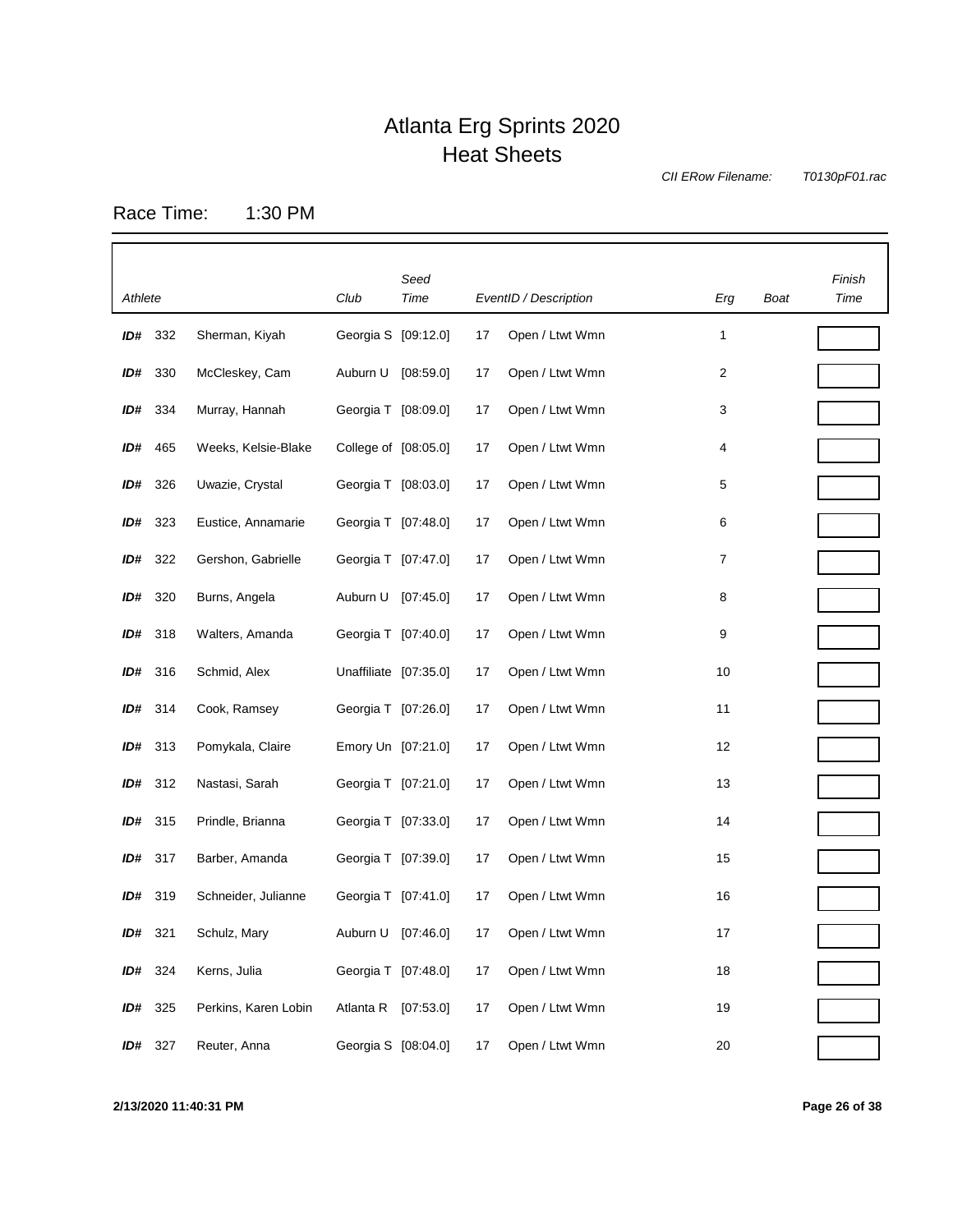*CII ERow Filename:*

*T0130pF01.rac*

Race Time: 1:30 PM

| Athlete    |                 | Club     | Seed<br>Time |    | EventID / Description | Erg | <b>Boat</b> | Finish<br>Time |
|------------|-----------------|----------|--------------|----|-----------------------|-----|-------------|----------------|
| 328<br>ID# | Brewer, Annaka  | Auburn U | [08:07.0]    | 17 | Open / Ltwt Wmn       | 21  |             |                |
| 329<br>ID# | Mead, Lexi      | Auburn U | [08:48.0]    | 17 | Open / Ltwt Wmn       | 22  |             |                |
| ID#<br>331 | Thaeler, Chloe  | Auburn U | [09:00.0]    | 17 | Open / Ltwt Wmn       | 23  |             |                |
| ID#<br>333 | Buitrago, Maria | Auburn U | [09:36.0]    | 17 | Open / Ltwt Wmn       | 24  |             |                |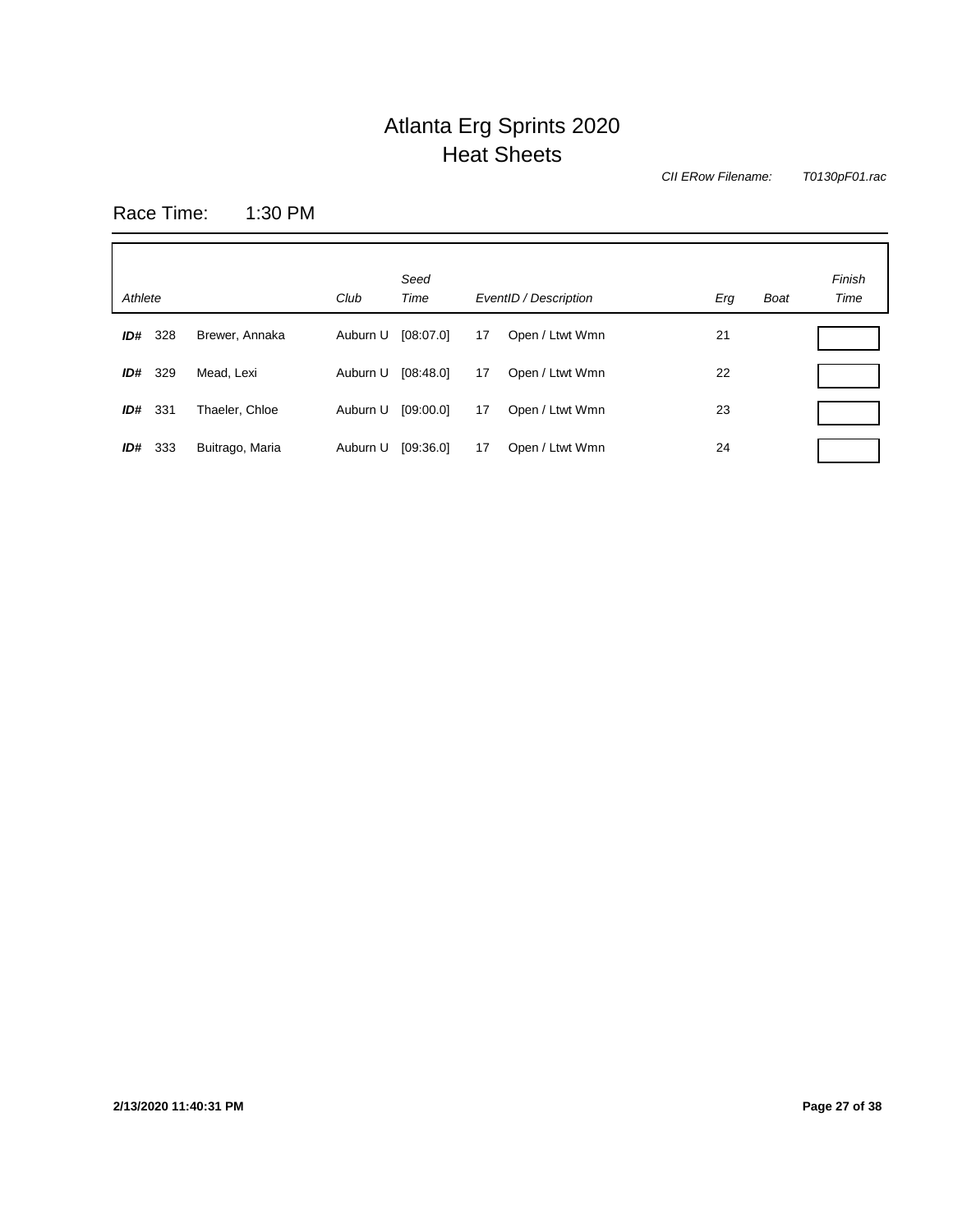*CII ERow Filename:*

*T0145pF01.rac*

Race Time: 1:45 PM

|         |         |                                            |                       | Seed      |    |                       |        |      | Finish |
|---------|---------|--------------------------------------------|-----------------------|-----------|----|-----------------------|--------|------|--------|
| Athlete |         |                                            | Club                  | Time      |    | EventID / Description | Erg    | Boat | Time   |
| ID#     | 357     | Couch, Will                                | Auburn U              | [07:59.0] | 18 | Open Men              | 1      |      |        |
| ID#     | 355     | Katz, Julius                               | Auburn U              | [07:37.0] | 18 | Open Men              | 2      |      |        |
| ID#     | 353     | Adornato, Alex                             | Auburn U              | [07:23.0] | 18 | Open Men              | 3      |      |        |
| ID#     | 351     | Haeffele, Jacob                            | Auburn U              | [06:54.0] | 18 | Open Men              | 4      |      |        |
| ID#     | 349     | Pierce, Dillan                             | Georgia T [06:51.0]   |           | 18 | Open Men              | 5      |      |        |
| ID#     | 348     | Heydt, Justin                              | Georgia S [06:48.0]   |           | 18 | Open Men              | 6      |      |        |
|         | ID# 346 | Tramsen, Neil                              | Emory Un [06:44.0]    |           | 18 | Open Men              | 7      |      |        |
| ID#     | 343     | Sutton, Jacob                              | Georgia T [06:34.0]   |           | 18 | Open Men              | 8      |      |        |
| ID#     | 341     | Nyce, Matthew                              | Georgia T [06:32.0]   |           | 18 | Open Men              | 9      |      |        |
| ID#     | 339     | Harrison, Julienne                         | Georgia T [06:31.0]   |           | 18 | Open Men              | 10     |      |        |
| ID#     | 337     | Ketcham, Mitchell                          | Georgia T [06:30.0]   |           | 18 | Open Men              | 11     |      |        |
| ID#     | 335     | Lechner, Phil                              | Emory Un [06:14.0]    |           | 18 | Open Men              | 12     |      |        |
| ID#     | 336     | Larvie, Marc                               | Georgia T [06:16.0]   |           | 18 | Open Men              | 13     |      |        |
| ID#     | 338     | Richardson, Kyle                           | Georgia T [06:31.0]   |           | 18 | Open Men              | 14     |      |        |
| ID#     | 340     | Forbes, Josh                               | Georgia T [06:31.0]   |           | 18 | Open Men              | 15     |      |        |
|         | ID# 342 | O'Tighearnaigh, Ruarai Georgia T [06:33.0] |                       |           | 18 | Open Men              | 16     |      |        |
| ID#     | 344     | Pierce, Timothy                            | Georgia T [06:36.0]   |           | 18 | Open Men              | 17     |      |        |
| ID#     | 345     | Clerkin, Connor                            | Emory Un [06:44.0]    |           | 18 | Open Men              | 18     |      |        |
| ID#     | 347     | Groenendyk, Jessan                         | Unaffiliate [06:48.0] |           | 18 | Open Men              | 19     |      |        |
| ID#     | 350     | Green, Robert                              | Auburn U              | [06:51.0] | 18 | Open Men              | $20\,$ |      |        |

**2/13/2020 11:40:31 PM Page 28 of 38**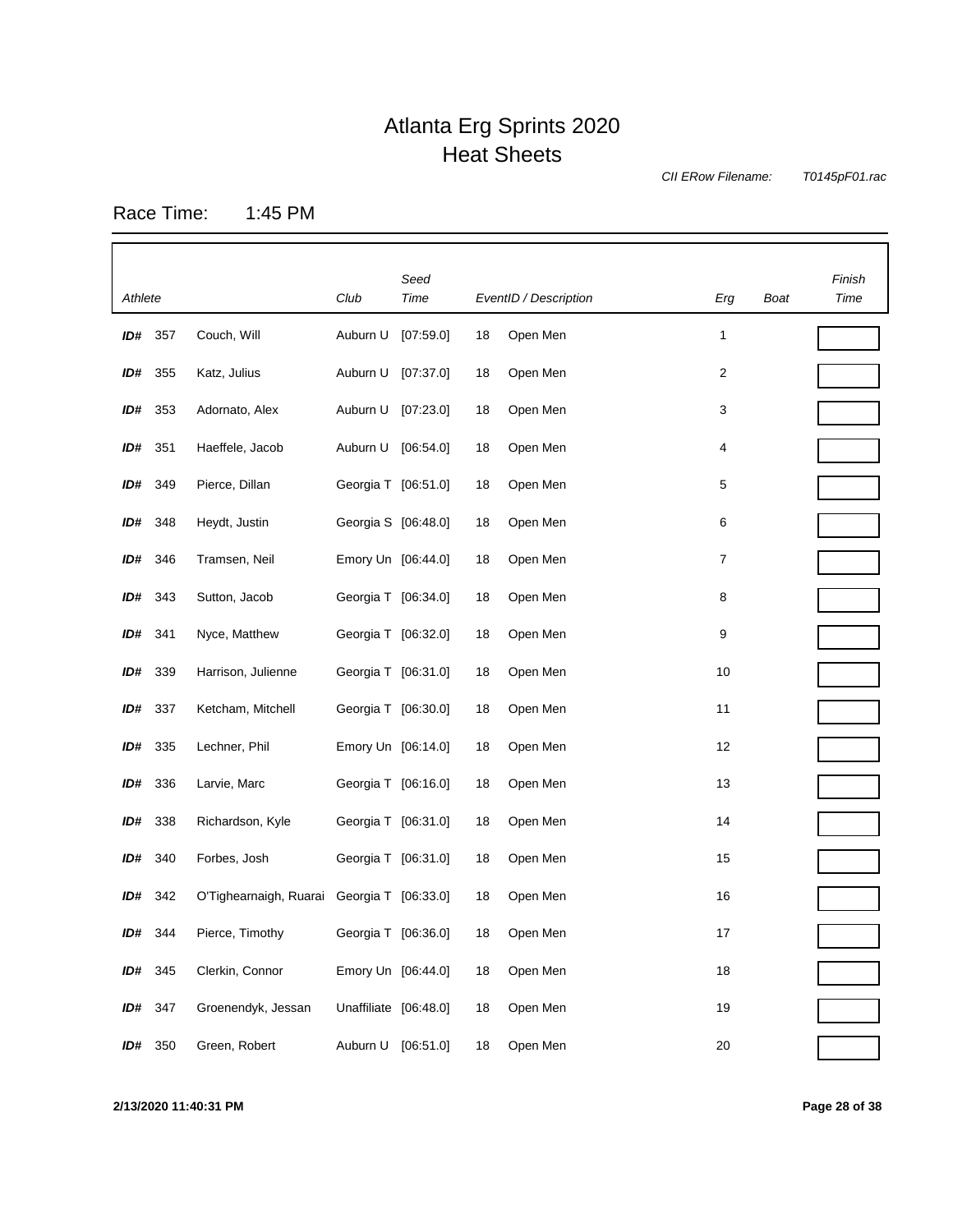*CII ERow Filename:*

*T0145pF01.rac*

Race Time: 1:45 PM

| Athlete     |                    | Club                | Seed<br>Time |    | EventID / Description | Erg | <b>Boat</b> | Finish<br>Time |
|-------------|--------------------|---------------------|--------------|----|-----------------------|-----|-------------|----------------|
| 352<br>ID#  | O'Donnell, Michael | Georgia T [07:13.0] |              | 18 | Open Men              | 21  |             |                |
| -354<br>ID# | Hovanes, Josh      | Auburn U            | [07:36.0]    | 18 | Open Men              | 22  |             |                |
| ID#<br>356  | Finderup, Erik     | Georgia S [07:44.0] |              | 18 | Open Men              | 23  |             |                |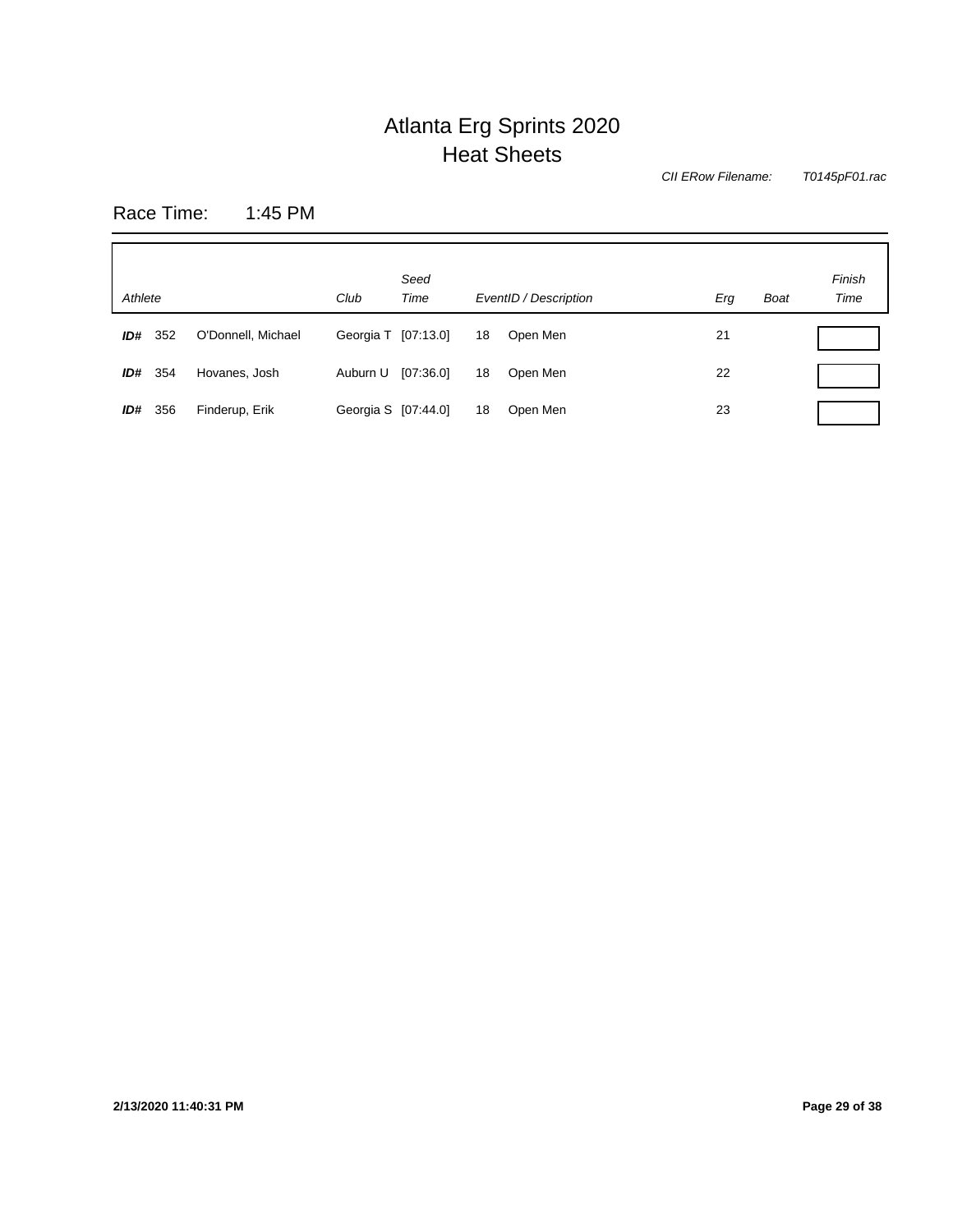*CII ERow Filename:*

*T0200pF01.rac*

Race Time: 2:00 PM

| Athlete |     |                    | Club                | Seed<br>Time |    | EventID / Description | Erg            | <b>Boat</b> | Finish<br>Time |
|---------|-----|--------------------|---------------------|--------------|----|-----------------------|----------------|-------------|----------------|
| ID#     | 366 | Gray, Thomas       | Georgia S [07:48.0] |              | 19 | Ltwt Men              | 1              |             |                |
| ID#     | 364 | Shen, Eric         | Georgia T [07:21.0] |              | 19 | Ltwt Men              | $\overline{2}$ |             |                |
| ID#     | 363 | Hodek, Max         | Georgia T [07:18.0] |              | 19 | Ltwt Men              | 3              |             |                |
| ID#     | 360 | Taylor, Jared      | Georgia T [07:15.0] |              | 19 | Ltwt Men              | 4              |             |                |
| ID#     | 358 | Studstill, Talmage | Georgia T [06:57.0] |              | 19 | Ltwt Men              | 5              |             |                |
| ID#     | 368 | Kirby, Parker      | Emory Un [06:50.0]  |              | 19 | Ltwt Men              | 6              |             |                |
| ID#     | 369 | Belvin, Nicholas   | Auburn U            | [06:54.0]    | 19 | Ltwt Men              | 7              |             |                |
| ID#     | 359 | Struna, Alan       | Augusta             | [07:04.0]    | 19 | Ltwt Men              | 8              |             |                |
| ID#     | 361 | Blystone, Cody     | Georgia T [07:17.0] |              | 19 | Ltwt Men              | 9              |             |                |
| ID#     | 362 | Travnik, Jack      | Georgia T [07:18.0] |              | 19 | Ltwt Men              | 10             |             |                |
| ID#     | 365 | Harkonen, Eemil    | Georgia T [07:36.0] |              | 19 | Ltwt Men              | 11             |             |                |
| ID#     | 367 | Baskin, Zach       | Georgia T [07:50.0] |              | 19 | Ltwt Men              | 12             |             |                |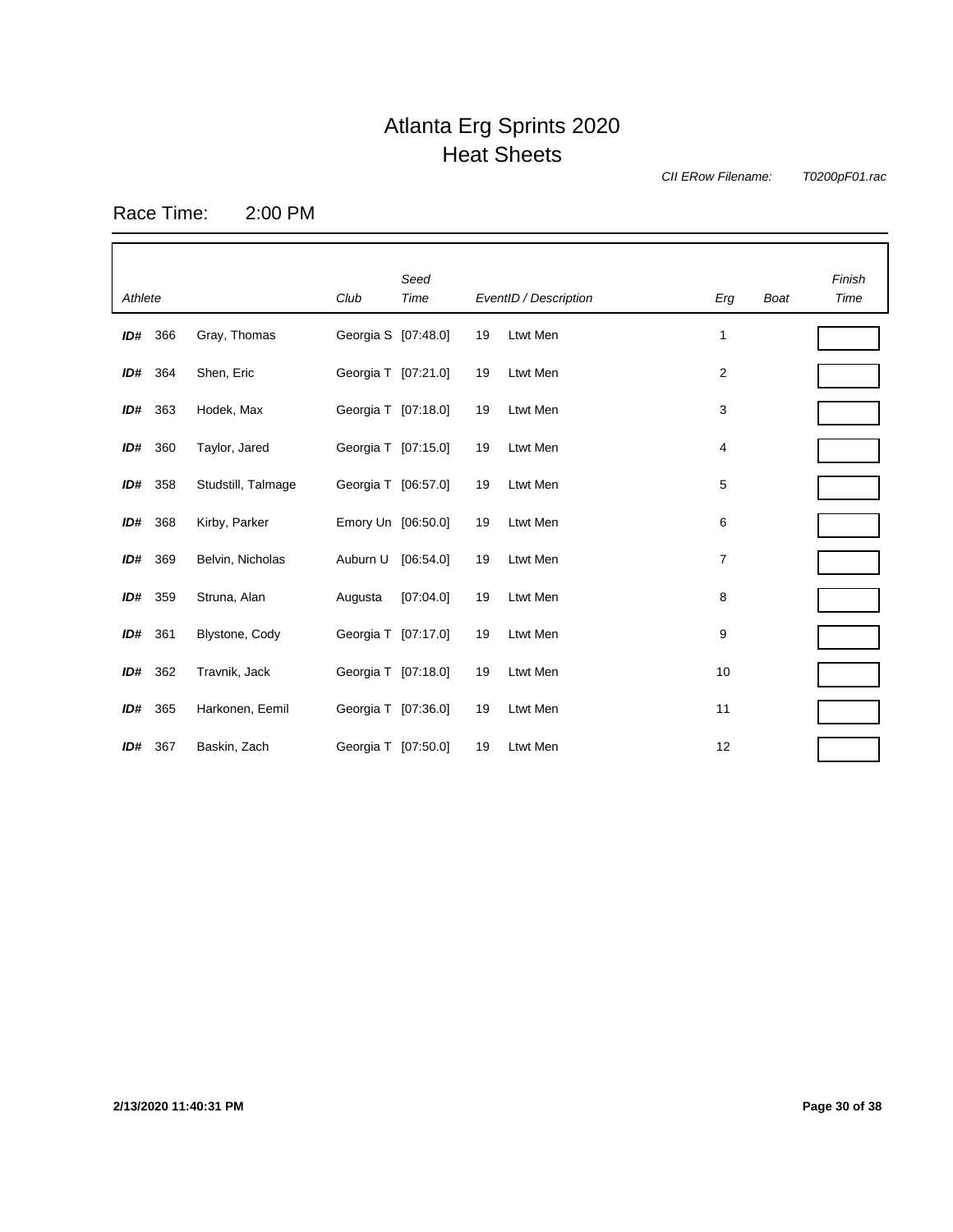*CII ERow Filename:*

*T0215pF01.rac*

Race Time: 2:15 PM

|         |                |                    |                      | Seed      |    |                       |        |             | Finish |
|---------|----------------|--------------------|----------------------|-----------|----|-----------------------|--------|-------------|--------|
| Athlete |                |                    | Club                 | Time      |    | EventID / Description | Erg    | <b>Boat</b> | Time   |
| ID#     | 388            | McCormick, Madalyn | Auburn U             | [10:07.0] | 20 | Nov Wmn               | 1      |             |        |
| ID#     | 386            | Fister, Allison    | Georgia T [09:29.0]  |           | 20 | Nov Wmn               | 2      |             |        |
| ID#     | 462            | Russell, Abby      | College of [09:19.0] |           | 20 | Nov Wmn               | 3      |             |        |
| ID#     | 383            | Ledbetter, Lily    | Auburn U [09:11.0]   |           | 20 | Nov Wmn               | 4      |             |        |
| ID#     | 382            | Eckstein, Brenna   | Auburn U             | [09:07.0] | 20 | Nov Wmn               | 5      |             |        |
|         | ID# 463        | Fetterley, Megan   | College of [08:57.0] |           | 20 | Nov Wmn               | 6      |             |        |
| ID#     | 379            | Tytler, Inga       | Auburn U [08:48.0]   |           | 20 | Nov Wmn               | 7      |             |        |
| ID#     | 377            | Spivey, Laura      | Georgia T [08:44.0]  |           | 20 | Nov Wmn               | 8      |             |        |
|         | <b>ID#</b> 375 | Edmonds, Makaela   | Georgia T [08:36.0]  |           | 20 | Nov Wmn               | 9      |             |        |
| ID#     | 374            | Tejada, Andrea     | Emory Un [08:30.0]   |           | 20 | Nov Wmn               | 10     |             |        |
| ID#     | 372            | Menon, Gayatri     | Georgia T [08:26.0]  |           | 20 | Nov Wmn               | 11     |             |        |
| ID#     | 370            | Seefried, Kendall  | Georgia T [08:04.0]  |           | 20 | Nov Wmn               | 12     |             |        |
| ID# 371 |                | Harcourt, Sinead   | Georgia T [08:19.0]  |           | 20 | Nov Wmn               | 13     |             |        |
|         | ID# 373        | Broun, Rachel      | Emory Un [08:30.0]   |           | 20 | Nov Wmn               | 14     |             |        |
| ID#     | 461            | James, Anna        | College of [08:34.0] |           | 20 | Nov Wmn               | 15     |             |        |
|         | <b>ID#</b> 376 | Zeisel, Chanel     | Georgia S [08:36.0]  |           | 20 | Nov Wmn               | 16     |             |        |
| ID#     | 378            | Cronin, Sarah      | Georgia S [08:44.0]  |           | 20 | Nov Wmn               | 17     |             |        |
| ID#     | 380            | Chen, Danni        | Georgia T [08:56.0]  |           | 20 | Nov Wmn               | 18     |             |        |
| ID#     | 464            | Trainum, Phoebe    | College of [09:00.0] |           | 20 | Nov Wmn               | 19     |             |        |
| ID#     | 381            | Lennon, Katie      | Georgia T [09:07.0]  |           | 20 | Nov Wmn               | $20\,$ |             |        |

**2/13/2020 11:40:31 PM Page 31 of 38**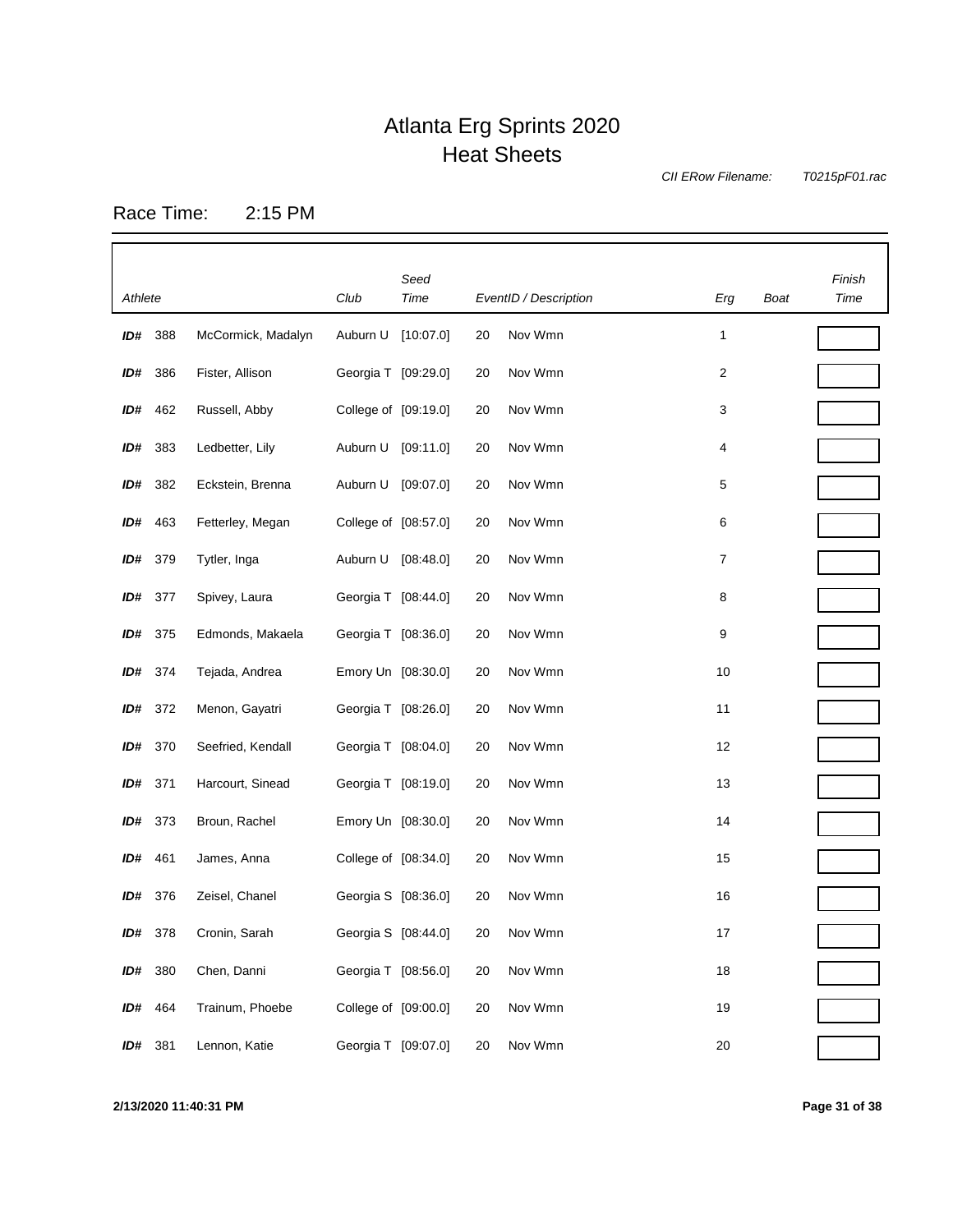*T0215pF01.rac CII ERow Filename:*

Race Time: 2:15 PM

| Athlete    |                      | Club                | Seed<br>Time |    | EventID / Description | Erg | <b>Boat</b> | Finish<br>Time |
|------------|----------------------|---------------------|--------------|----|-----------------------|-----|-------------|----------------|
| ID#<br>384 | Fulk, Hailey         | Georgia S [09:12.0] |              | 20 | Nov Wmn               | 21  |             |                |
| ID# 385    | Mueller-Hill, Hadley | Georgia T [09:26.0] |              | 20 | Nov Wmn               | 22  |             |                |
| ID#<br>387 | Fackler, Emily       | Auburn U            | [09:36.0]    | 20 | Nov Wmn               | 23  |             |                |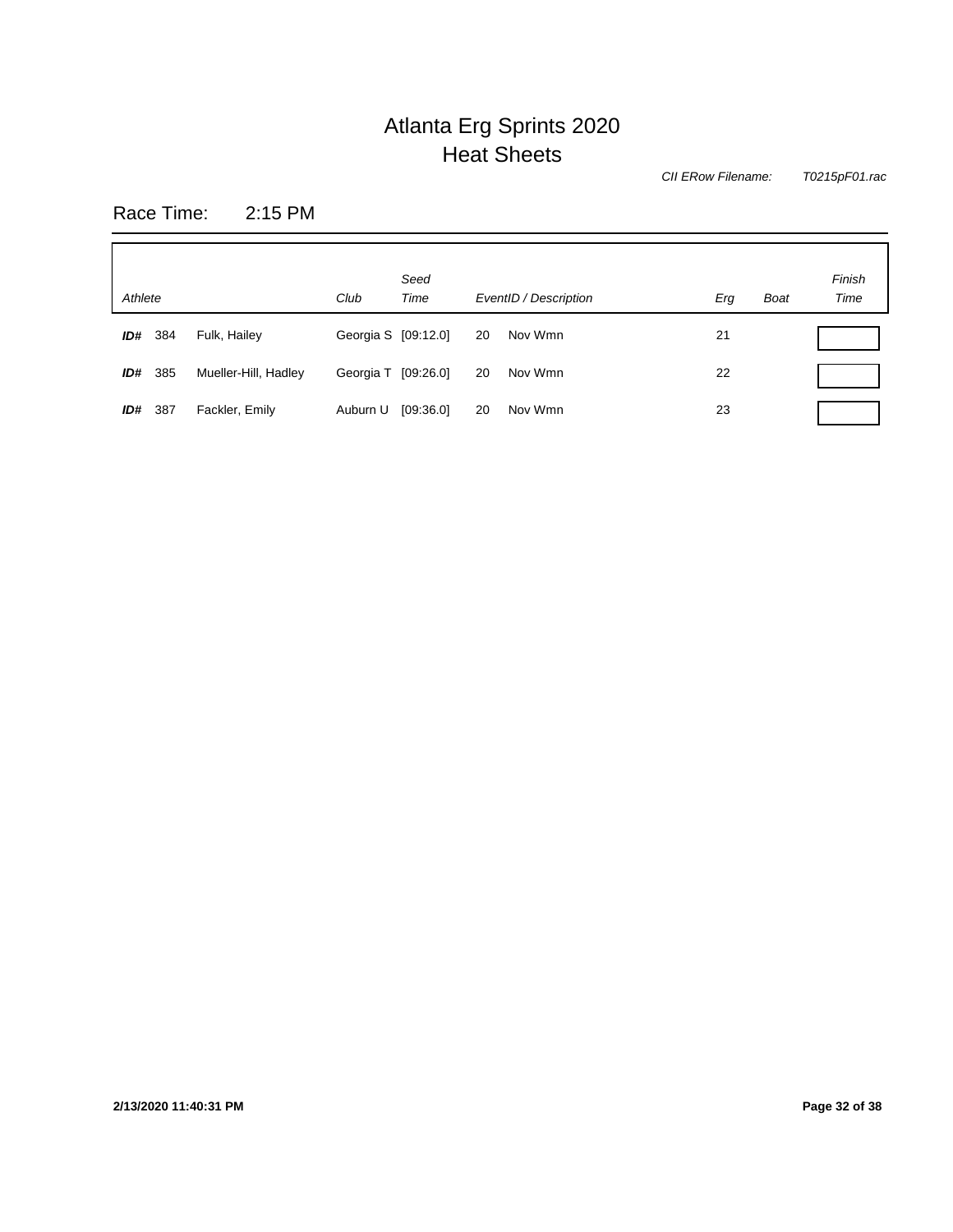*CII ERow Filename:*

*T0230pF01.rac*

Race Time: 2:30 PM

|         |                |                    |                       | Seed      |    |                       |        |      | Finish |
|---------|----------------|--------------------|-----------------------|-----------|----|-----------------------|--------|------|--------|
| Athlete |                |                    | Club                  | Time      |    | EventID / Description | Erg    | Boat | Time   |
|         | ID# 408        | Mehta, Krishna     | Georgia S [09:00.0]   |           | 21 | Nov Men               | 1      |      |        |
|         | <b>ID#</b> 406 | Barnett, Hudson    | Auburn U              | [08:39.0] | 21 | Nov Men               | 2      |      |        |
|         | <b>ID#</b> 458 | Kostraba, Andrew   | College of [08:32.0]  |           | 21 | Nov Men               | 3      |      |        |
|         | ID# 404        | Stewart, Braeden   | Auburn U              | [08:02.0] | 21 | Nov Men               | 4      |      |        |
|         | <b>ID#</b> 457 | Golder, Jack       | College of [07:48.0]  |           | 21 | Nov Men               | 5      |      |        |
| ID#     | 401            | Jones, Caleb       | Emory Un [07:40.0]    |           | 21 | Nov Men               | 6      |      |        |
| ID#     | 398            | Kollipara, Saketh  | Emory Un [07:40.0]    |           | 21 | Nov Men               | 7      |      |        |
| ID#     | 402            | Bochner, Sam       | Emory Un [07:40.0]    |           | 21 | Nov Men               | 8      |      |        |
| ID#     | 395            | Lim, Jun Yen       | Georgia T [07:27.0]   |           | 21 | Nov Men               | 9      |      |        |
| ID#     | 394            | Watkins, Jeff      | Unaffiliate [07:23.0] |           | 21 | Nov Men               | 10     |      |        |
| ID#     | 393            | Deweese, David     | Auburn U              | [07:05.0] | 21 | Nov Men               | 11     |      |        |
| ID#     | 391            | Swiler, Eric       | Georgia T [06:59.0]   |           | 21 | Nov Men               | 12     |      |        |
| ID#     | 389            | Speijer, Matthew   | Georgia T [06:44.0]   |           | 21 | Nov Men               | 13     |      |        |
| ID#     | 390            | Giometti, Ryan     | Georgia T [06:53.0]   |           | 21 | Nov Men               | 14     |      |        |
| ID#     | 392            | O'Byrne, Ronan     | Georgia T [07:00.0]   |           | 21 | Nov Men               | 15     |      |        |
| ID#     | 460            | del Valle, Gabriel | College of [07:14.0]  |           | 21 | Nov Men               | 16     |      |        |
| ID#     | 456            | Brennan, Troy      | College of [07:25.0]  |           | 21 | Nov Men               | 17     |      |        |
| ID#     | 396            | Frantzen, Jacob    | Auburn U [07:36.0]    |           | 21 | Nov Men               | 18     |      |        |
| ID#     | 397            | Geraci, Jackson    | Emory Un [07:40.0]    |           | 21 | Nov Men               | 19     |      |        |
| ID#     | 399            | Ruhde, Ryan        | Emory Un [07:40.0]    |           | 21 | Nov Men               | $20\,$ |      |        |

**2/13/2020 11:40:31 PM Page 33 of 38**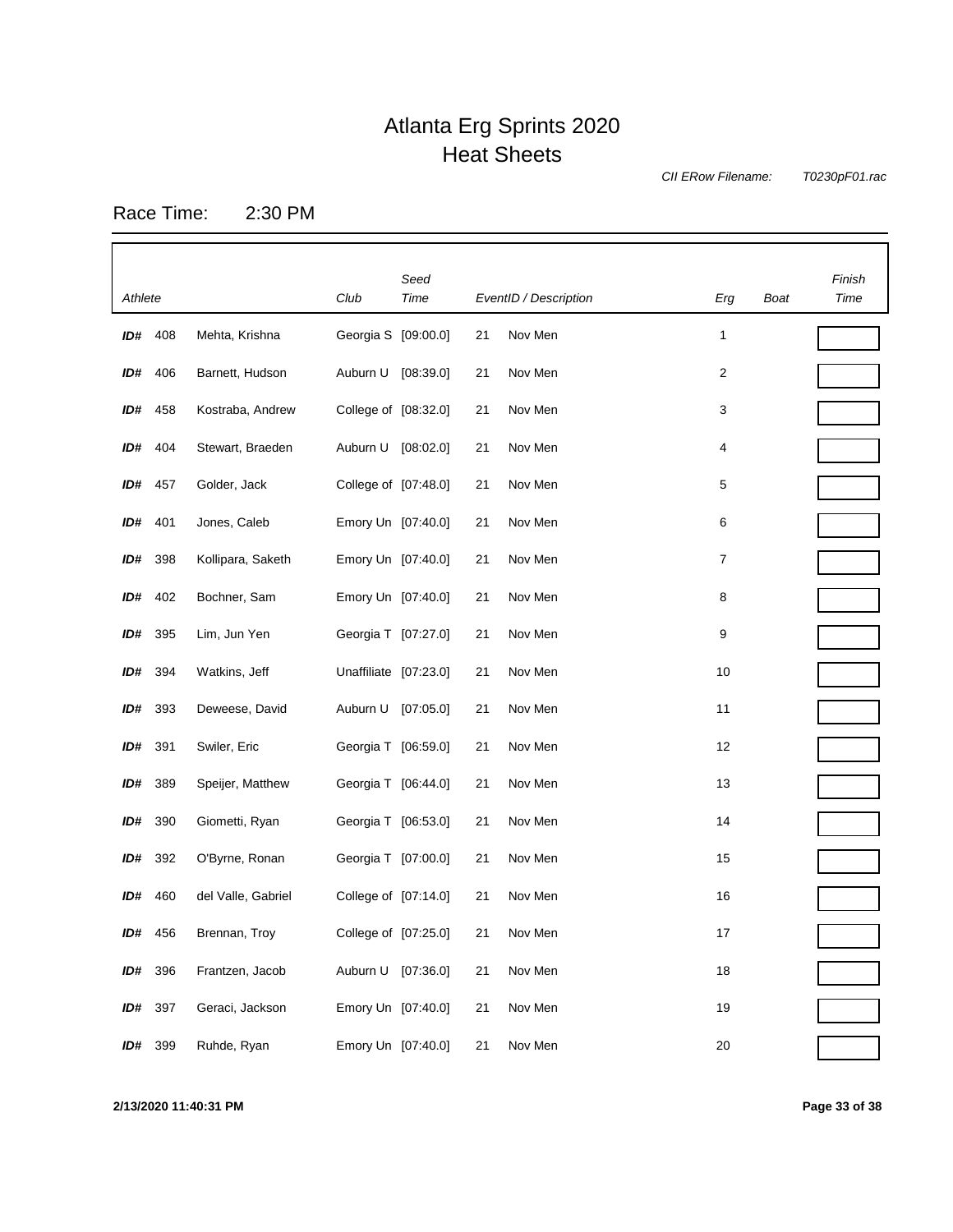*CII ERow Filename:*

*T0230pF01.rac*

Race Time: 2:30 PM

| Athlete    |                    | Club                 | Seed<br>Time    | EventID / Description | Erg | <b>Boat</b> | Finish<br>Time |
|------------|--------------------|----------------------|-----------------|-----------------------|-----|-------------|----------------|
| ID#<br>400 | Manca, Will        | Emory Un [07:40.0]   | 21              | Nov Men               | 21  |             |                |
| ID#<br>403 | Gray, Leo          | Auburn U             | [07:58.0]<br>21 | Nov Men               | 22  |             |                |
| ID#<br>405 | Patel, Harsh       | Georgia T [08:12.0]  | 21              | Nov Men               | 23  |             |                |
| 459<br>ID# | McLaughlin, Carter | College of [08:38.0] | 21              | Nov Men               | 24  |             |                |
| ID#<br>407 | Kimes, Damon       | Georgia S [08:40.0]  | 21              | Nov Men               | 25  |             |                |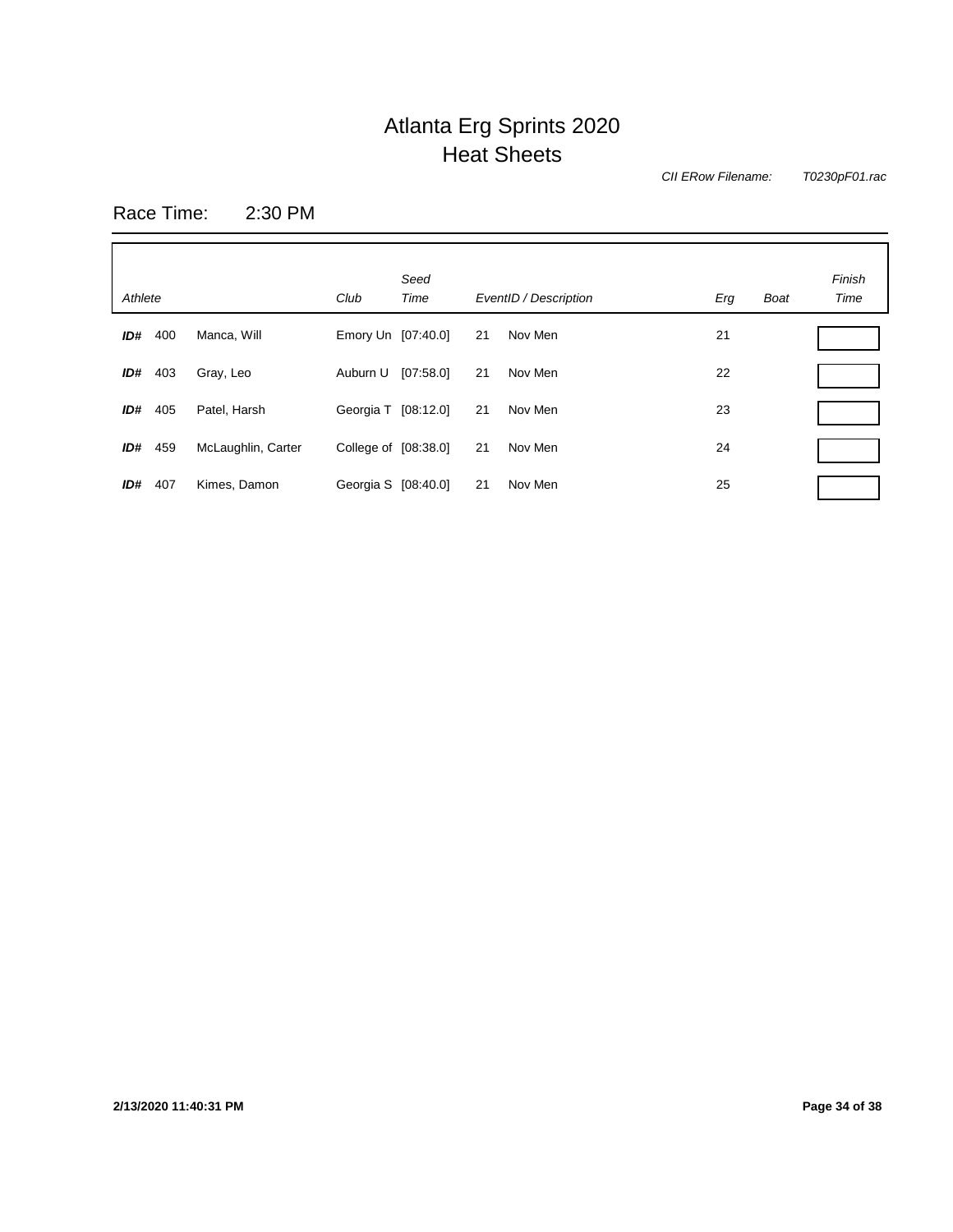*CII ERow Filename:*

*T0245pF01.rac*

Race Time: 2:45 PM

| Athlete |         |                     | Club                  | Seed<br>Time |    | EventID / Description | Erg | <b>Boat</b> | Finish<br>Time |
|---------|---------|---------------------|-----------------------|--------------|----|-----------------------|-----|-------------|----------------|
|         | ID# 415 | Kerns, Julia        | Georgia T [07:48.0]   |              | 22 | M/W 500m Dash         | 1   |             |                |
| ID#     | 413     | Bradford, Chris     | Greenville [07:30.0]  |              | 22 | M/W 500m Dash         | 2   |             |                |
|         | ID# 411 | Nastasi, Sarah      | Georgia T [07:21.0]   |              | 22 | M/W 500m Dash         | 3   |             |                |
| ID#     | 466     | Pollock, Garnett    | Unaffiliate [06:00.0] |              | 22 | M/W 500m Dash         | 4   |             |                |
| ID#     | 409     | Curran, Julia       | Unaffiliate [02:50.0] |              | 22 | M/W 500m Dash         | 5   |             |                |
|         | ID# 418 | Irvin, Chris        | Crossfit D [01:25.0]  |              | 22 | M/W 500m Dash         | 6   |             |                |
| ID#     | 417     | Michaud, Tom        | Atlanta R             | [01:25.0]    | 22 | M/W 500m Dash         | 7   |             |                |
| ID#     | 467     | Bittenbender, David | Unaffiliate [06:00.0] |              | 22 | M/W 500m Dash         | 8   |             |                |
| ID#     | 410     | DeBernard, Robert   | Venture C [07:15.0]   |              | 22 | M/W 500m Dash         | 9   |             |                |
|         | ID# 412 | Cook, Ramsey        | Georgia T [07:26.0]   |              | 22 | M/W 500m Dash         | 10  |             |                |
| ID#     | 414     | Schneider, Julianne | Georgia T [07:41.0]   |              | 22 | M/W 500m Dash         | 11  |             |                |
|         | ID# 416 | Uwazie, Crystal     | Georgia T [08:03.0]   |              | 22 | M/W 500m Dash         | 12  |             |                |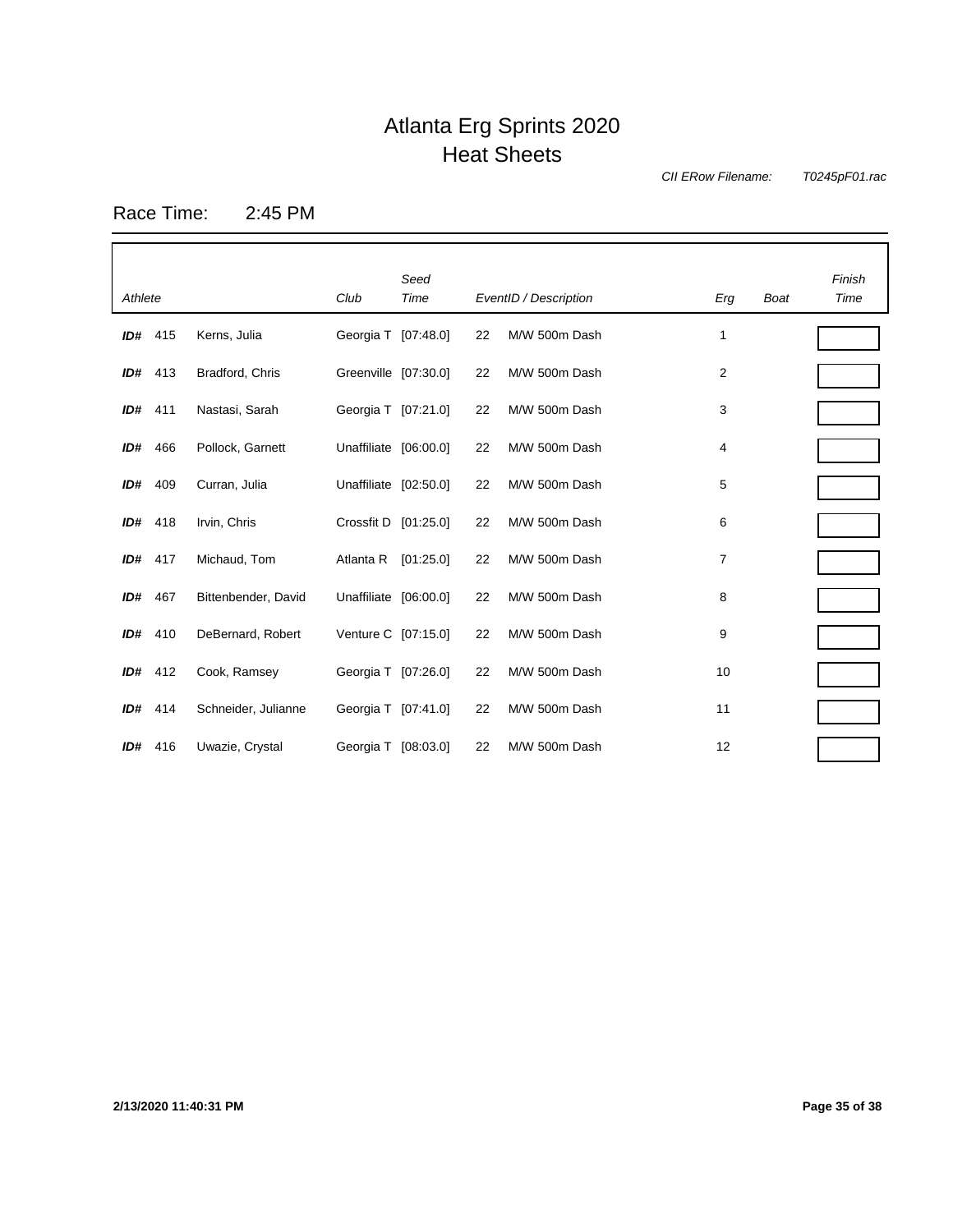*CII ERow Filename:*

*T0300pF01.rac*

Race Time: 3:00 PM

| Athlete |     |                 | Club                | Seed<br>Time |    | EventID / Description | Erg | <b>Boat</b> | Finish<br>Time |
|---------|-----|-----------------|---------------------|--------------|----|-----------------------|-----|-------------|----------------|
| ID#     | 423 | Yates, Melody   | Georgia S [09:20.0] |              | 23 | Cox M/W               |     |             |                |
| ID#     | 419 | Gray, Leo       | Auburn U [07:58.0]  |              | 23 | Cox M/W               | 2   |             |                |
| ID#     | 421 | Buchanan, Emily | Georgia T [04:07.0] |              | 23 | Cox M/W               | 3   |             |                |
| ID#     | 422 | Kim, Clara      | Georgia T [04:19.0] |              | 23 | Cox M/W               | 4   |             |                |
| ID#     | 420 | Blackmon, Cory  | Auburn U            | [08:31.0]    | 23 | Cox M/W               | 5   |             |                |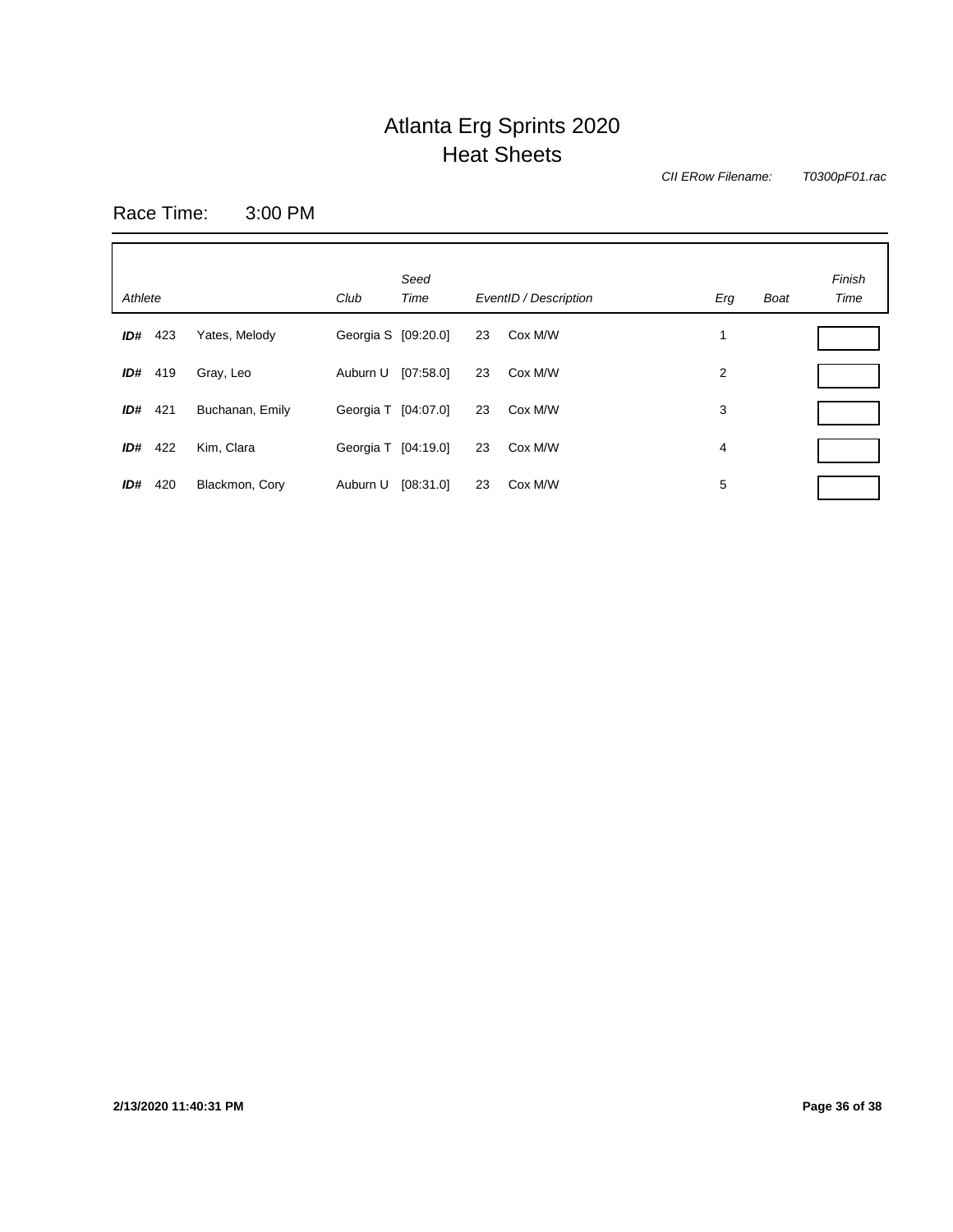*CII ERow Filename:*

*T0400pF01.rac*

Race Time: 4:00 PM

|         |           |                                            |                     | Seed      |                       |            |        |      | Finish |
|---------|-----------|--------------------------------------------|---------------------|-----------|-----------------------|------------|--------|------|--------|
| Athlete |           | Club                                       | Time                |           | EventID / Description | Erg        | Boat   | Time |        |
|         | $ID#$ 452 | Gershon, Gabrielle                         | Georgia T [07:47.0] |           | 25                    | Power Hour | 1      |      |        |
|         | ID# 450   | Barber, Amanda                             | Georgia T [07:39.0] |           | 25                    | Power Hour | 2      |      |        |
|         | ID# 448   | Prindle, Brianna                           | Georgia T [07:33.0] |           | 25                    | Power Hour | 3      |      |        |
|         | ID# 446   | Shen, Eric                                 | Georgia T [07:21.0] |           | 25                    | Power Hour | 4      |      |        |
|         | ID# 444   | Hodek, Max                                 | Georgia T [07:18.0] |           | 25                    | Power Hour | 5      |      |        |
| ID#     | 442       | Taylor, Jared                              | Georgia T [07:15.0] |           | 25                    | Power Hour | 6      |      |        |
| ID#     | 440       | O'Byrne, Ronan                             | Georgia T [07:00.0] |           | 25                    | Power Hour | 7      |      |        |
| ID#     | 438       | Studstill, Talmage                         | Georgia T [06:57.0] |           | 25                    | Power Hour | 8      |      |        |
| ID#     | 436       | Giometti, Ryan                             | Georgia T [06:53.0] |           | 25                    | Power Hour | 9      |      |        |
| ID#     | 434       | Speijer, Matthew                           | Georgia T [06:44.0] |           | 25                    | Power Hour | 10     |      |        |
| ID#     | 432       | Sutton, Jacob                              | Georgia T [06:34.0] |           | 25                    | Power Hour | 11     |      |        |
| ID#     | 430       | Nyce, Matthew                              | Georgia T [06:32.0] |           | 25                    | Power Hour | 12     |      |        |
| ID#     | 428       | Forbes, Josh                               | Georgia T [06:31.0] |           | 25                    | Power Hour | 13     |      |        |
| ID#     | 426       | Ketcham, Mitchell                          | Georgia T [06:30.0] |           | 25                    | Power Hour | 14     |      |        |
| ID#     | 424       | Larvie, Marc                               | Georgia T [06:16.0] |           | 25                    | Power Hour | 15     |      |        |
| ID#     | 425       | Nichols, Austin                            | Atlanta R           | [06:17.0] | 25                    | Power Hour | 16     |      |        |
| ID#     | 427       | Harrison, Julienne                         | Georgia T [06:31.0] |           | 25                    | Power Hour | 17     |      |        |
| ID#     | 429       | Richardson, Kyle                           | Georgia T [06:31.0] |           | 25                    | Power Hour | 18     |      |        |
| ID#     | 431       | O'Tighearnaigh, Ruarai Georgia T [06:33.0] |                     |           | 25                    | Power Hour | 19     |      |        |
|         | ID# 433   | Pierce, Tim                                | Georgia T [06:36.0] |           | 25                    | Power Hour | $20\,$ |      |        |

**2/13/2020 11:40:31 PM Page 37 of 38**